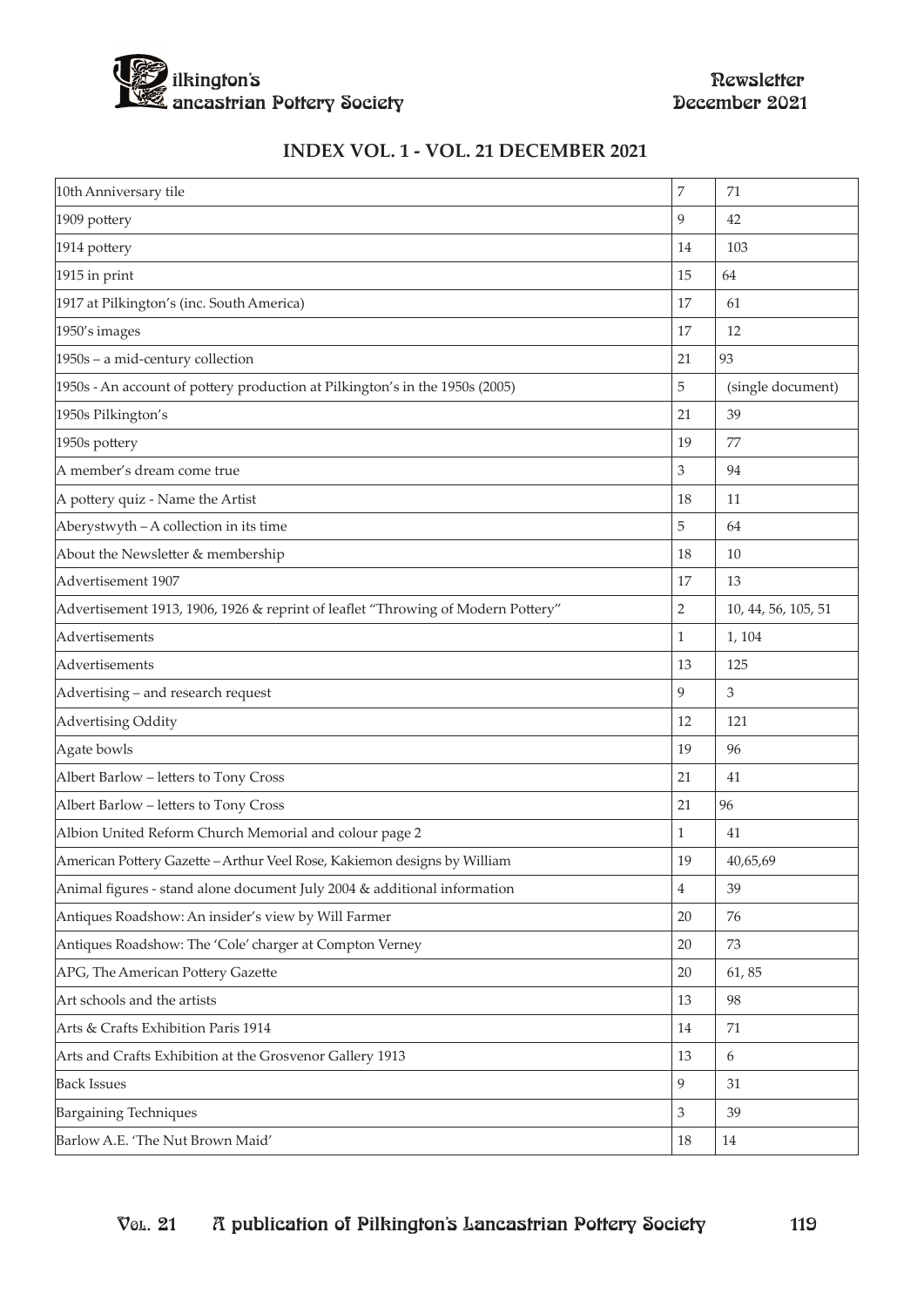

| Barlow A.E. 'The Nut Brown Maid'                                                     | 19                          | 31         |
|--------------------------------------------------------------------------------------|-----------------------------|------------|
| Barlow, Albert Edward - life story                                                   | 10                          | 60         |
| Barlow, Albert: tile design                                                          | 16                          | 15         |
| Barnes, William                                                                      | 6                           | 21         |
| Bell, (Ernestina) Tina and Pilkington's tiles                                        | 13                          | 28         |
| Bibliography (& single document)                                                     | $\mathbf{1}$                | 24         |
| Blackburn Museum & Art Gallery                                                       | 14                          | 63         |
| Boer War Tiles (& see Haig Homes)                                                    | 7                           | 109        |
| Book launch - A Guide for Collectors                                                 | 16                          | 84         |
| Booth charger                                                                        | 19                          | 78         |
| Brick, Clifton and Kearsley                                                          | 20                          | 65         |
| Bridges, Eric                                                                        | 6                           | 66         |
| <b>Bristol Stock Exchange tiles</b>                                                  | 14                          | 61         |
| <b>Bristol Stock Exchange tiles</b>                                                  | 18                          | 57         |
| <b>Brussels Exhibition 1910</b>                                                      | 10                          | 36         |
| Burton family - 1825-2009                                                            | 11                          | 107        |
| Burton family tree                                                                   | 3                           | 98         |
| Burton L., Address to society members-first exhibition 1997 (reprinted)              | 18                          | 51         |
| Burton L., Clifton Junction - Early Memories (reprinted)                             | 18                          | 102        |
| Burton Lawrence Members' address Bury 1997 & Early Memories Clifton Junct.           | $\mathbf{1}$                | 15, 34     |
| Burton William: a reputation as a scientific potter. See also APG.                   | 20                          | 64         |
| Burton William: Collecting & Connoisseurship: Read, Burton and Brinckmann            | 20                          | 21, 66, 72 |
| Burton, David - Account of the manufacture of Pilkington's tiles 1933                | 4                           | 69         |
| Burton, Joseph and Belleek pottery                                                   | 13                          | 120        |
| Burton, Joseph Indenture Part 1                                                      | $\overline{2}$              | 107        |
| Burton, Joseph Indenture Part 2                                                      | $\ensuremath{\mathsf{3}}$   | 96         |
| Burton, Lawrence - early memories                                                    | $\overline{4}$              | 4          |
| Burton, Lawrence D: 20 years' service to PLPS & presentation plate                   | 17                          | 3,60       |
| Burton, William - letter to Mr. Mullen                                               | $\overline{4}$              | 77         |
| Burton, William - Northern Art Workers Guild catalogue                               | $\mathbf{1}$                | 106        |
| Burton, William - Recent Advances In Pottery Decoration. Reprinted 1901              | $\mathbf{1}$                | 31         |
| Burton, William & Pilkington's Tiles Ltd (Lawrence Burton - reprinted article 2000.) | 10                          |            |
| Burton, William and L.F. Day at the Paris Exhibition                                 | $\mathbf{1}$                | 29         |
| Burton: The Young Burtons                                                            | 17                          | 69         |
| <b>Burton's Patent</b>                                                               | $\ensuremath{\mathfrak{Z}}$ | 142        |
| Bury Art Gallery & Museum display 2012                                               | 12                          | 17         |
| Bury Museum - new Flickr website                                                     | 17                          | 25         |
| <b>Buttons</b>                                                                       | 17                          | 18, 21     |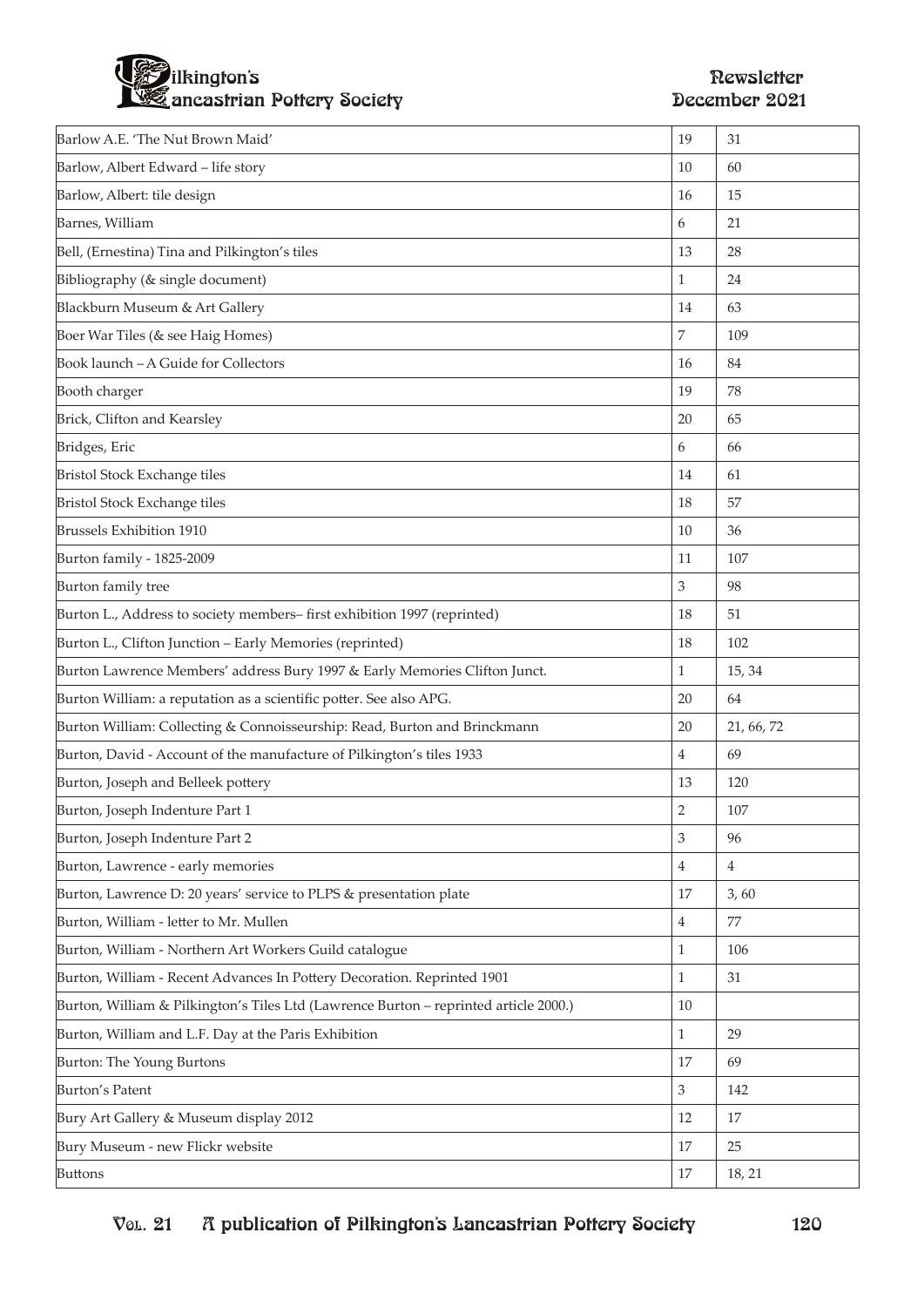# ilkington's the contraction of the contraction of the contraction of the contraction of  $\mathbb R$  existence of the contraction of the contraction of the contraction of the contraction of the contraction of the contraction of ancastrian Pottery Society December 2021

| Calendar & Promotional Tiles 1953 – 2010 (& free standing booklet)           | 17             | 55                |
|------------------------------------------------------------------------------|----------------|-------------------|
| Calendar Tiles - 1954 to the present day                                     | 8              | 29                |
| Capes Dunn July 2021                                                         | 21             | 114               |
| Cassidy, John                                                                | 3              | 116               |
| Cassidy, John - A rambling tale                                              | 19             | 87                |
| Catalogues of vases - 'Volumes' reproduced as free standing item. March 2019 | 19             |                   |
| Catalogues of vases - greens and purples                                     | 13             | 9                 |
| Chambers, Arthur on Cross' book, L. Burton on Arthur Chambers                | 16             | 45, 55            |
| Chambers, John - an account                                                  | 16             | 20                |
| Chambers, John - Exhibition opening Lancaster 1997 Tim Moir                  | 1              | 10                |
| Chambers, John - The Fireplace                                               | $\overline{2}$ | 111               |
| Chambers, John, by a member who knew the family                              | 8              | 27                |
| Chambers, John, The Peter Scott Gallery re-display March 2015, catalogue     | 15             | (single document) |
| Chang glaze experiments                                                      | 12             | 106               |
| Charity shop find                                                            | 18             | 50                |
| Cherubs                                                                      | 9              | 56                |
| Chevalier plaque (George & Dragon charger)                                   | 4              | 27                |
| Chinese Art exhibition Manchester Art Gallery 1913                           | 11             | 38                |
| Chinese shapes and Pilkington's                                              | 8              | 22                |
| Christies September 2021                                                     | 21             | 116               |
| Cleary, John St. Mark's R C Church, Swinton                                  | 6              | 25                |
| Clifton War Memorial                                                         | 14             | 98                |
| Clifton War Memorial and colour page 5                                       | 1              | 94                |
| Coles, Bill a founder member - an appreciation.                              | 19             | 76                |
| Collecting Pilkington's by Bill Coles                                        | 13             | 118               |
| Collecting Pilkington's by Bill Coles                                        | 20             | 5                 |
| Collecting What makes a good collection?                                     | 15             | 56                |
| Collecting: A Yorkshire collection of Lancastrian lustre. March 2020         | 20             | 2020 booklet      |
| Colony of workers - workers from the Potteries                               | $\overline{7}$ | 40                |
| Competitors - competing tiles firms                                          | 7              | 105               |
| Cooper, J.R. tiles                                                           | 16             | 46                |
| Corn Brothers - and Pilkington's                                             | 8              | 11                |
| Cottees, auctioneers, Poole April 2021                                       | 21             | 33                |
| Crane, Walter and Pilkington's (Stand alone booklet)                         | 8              | (single document) |
| Crane, Walter, 'Senses' panel auction Bonham's                               | 10             | 52                |
| Crane, Walter, 1930's pot                                                    | 13             | 119               |
| Crane, Walter, a new design                                                  | 9              | 116               |
| Cross auction - 2021 reports etc.                                            | 21             | $81\,$            |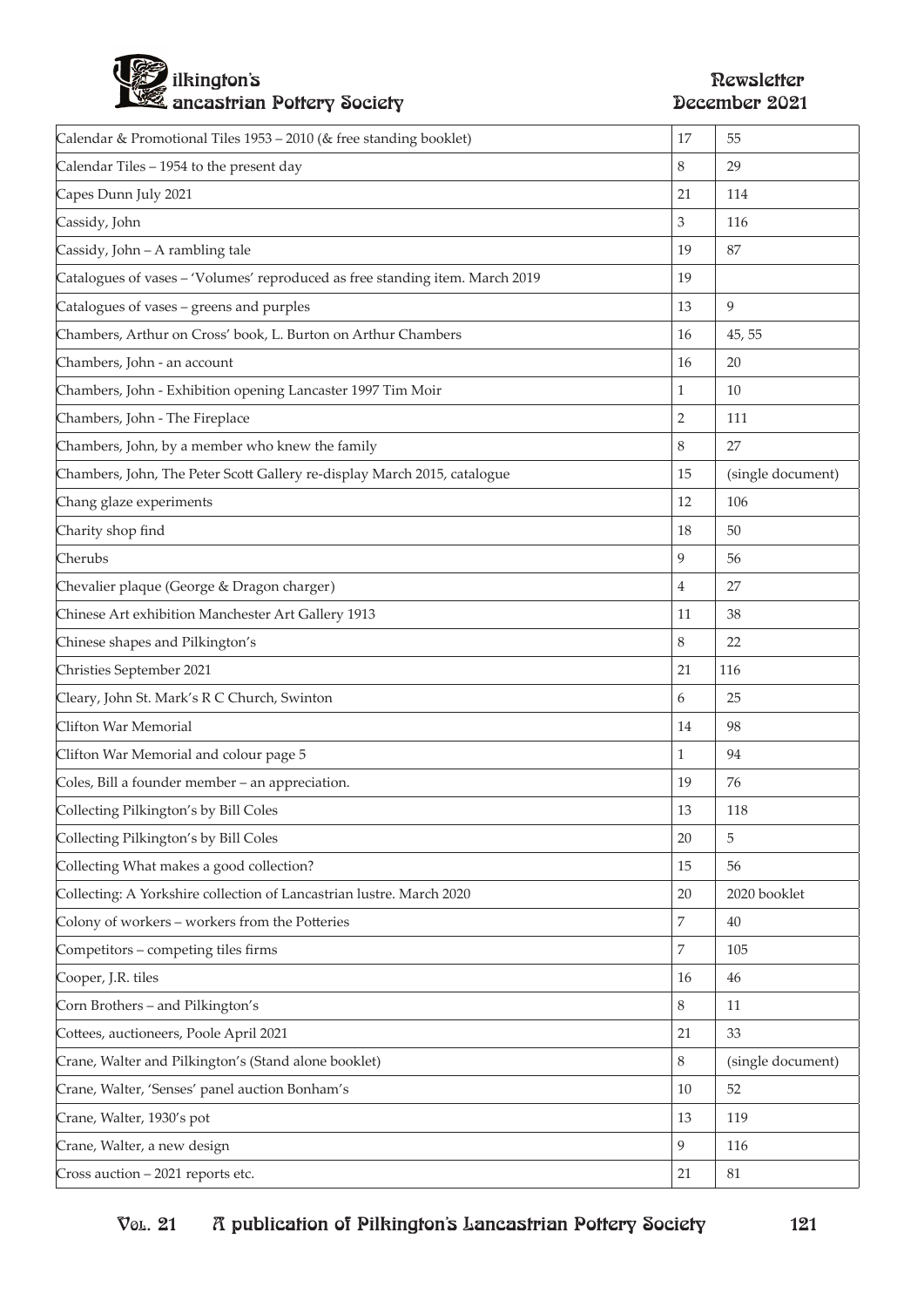

| Cross, A - Member's article                                                         | $\mathbf{1}$     | 61             |
|-------------------------------------------------------------------------------------|------------------|----------------|
| Crystalline glazes                                                                  | 12               | 36             |
| Cundall C., Festival of Britain Poster, power stations                              | 18               | 8              |
| Cundall tiles at Ghent                                                              | 16               | 16             |
| Cundall, Charles                                                                    | 3                | 119            |
| Cundall, Charles - by his daughter                                                  | 8                | 69             |
| Cundall, Charles - Member's article Elsie Mullineux                                 | $\overline{2}$   | 88             |
| Cundall, Charles RA RW - Jacqui Setter; Synchronicity - Wendy Stock                 | 12               | 49,88          |
| Cunliffe, Mitzi - adaptations                                                       | 19               | 80             |
| Cunliffe, Mitzi - Obituary                                                          | $\overline{7}$   | $\overline{4}$ |
| Cunliffe, Mitzi Solomon - Member's article Ian Pringle                              | $\overline{2}$   | 80             |
| Dacre, Dorothy                                                                      | 5                | 3, 30          |
| Dacre, Dorothy - Member's article A.J. Cross                                        | $\overline{2}$   | 78             |
| Day, L.F. - an account of his life & reprinted - "The New Lancastrian Pottery"      | 1                | 18,53          |
| Day, L.F. - W. Burton Paris Exhibition                                              | 1                | 29             |
| Day, L.F. review of Joan Hanson book                                                | $\overline{7}$   | 95             |
| Day, Lewis Foreman 'Tile Designs for Pilkington's Tile & Pottery Company'           | 10               | 17, 48         |
| Decorated outside the factory                                                       | 12               | 108            |
| Decorative Style and Themes of Pilkington's Vases and Bowls 1904-1958 J.Henson      | 12               | 99             |
| Designing at Pilkington's - Member's article John Donnelly                          | $\overline{2}$   | 95             |
| Designing at Pilkington's - Member's article John Donnelly Part 2                   | 3                | 27             |
| Developments at Pilkington's and a recap                                            | 20               | 98             |
| Dual colour vases                                                                   | 9                | 93             |
| Duthie, Arthur Louis 1869 - 1940 & auction sale                                     | 20               | 60             |
| Duthie, Arthur Louis 1869 - 1940 tiles                                              | 16               | 47             |
| Early private collection - unusual wares                                            | $\boldsymbol{7}$ | 93             |
| Educating the artists                                                               | 16               | 30             |
| Ephemera                                                                            | 19               | 72             |
| Ephemera                                                                            | 21               | 84             |
| Ephemera - Mr.Preston, London office                                                | 21               | 26             |
| Ephemera: some early history                                                        | 18               | 88,98          |
| Ephemera: then and now                                                              | 16               | 48, 75, 104    |
| Ephemera: then and now                                                              | 17               | 42, 81         |
| Eric Knowles talks about William de Morgan                                          | 18               | 64             |
| Evans T.F. exciting discoveries                                                     | $\overline{5}$   | 51             |
| Evans, David, 1895-1959                                                             | 11               | 119            |
| Evans, Ernest M, Designer and Ornamentalist                                         | 8                | 15             |
| Evans, T.F., a meeting with the family, round and round the Maypole, Evans or Eyre. | 15               | 45, 48         |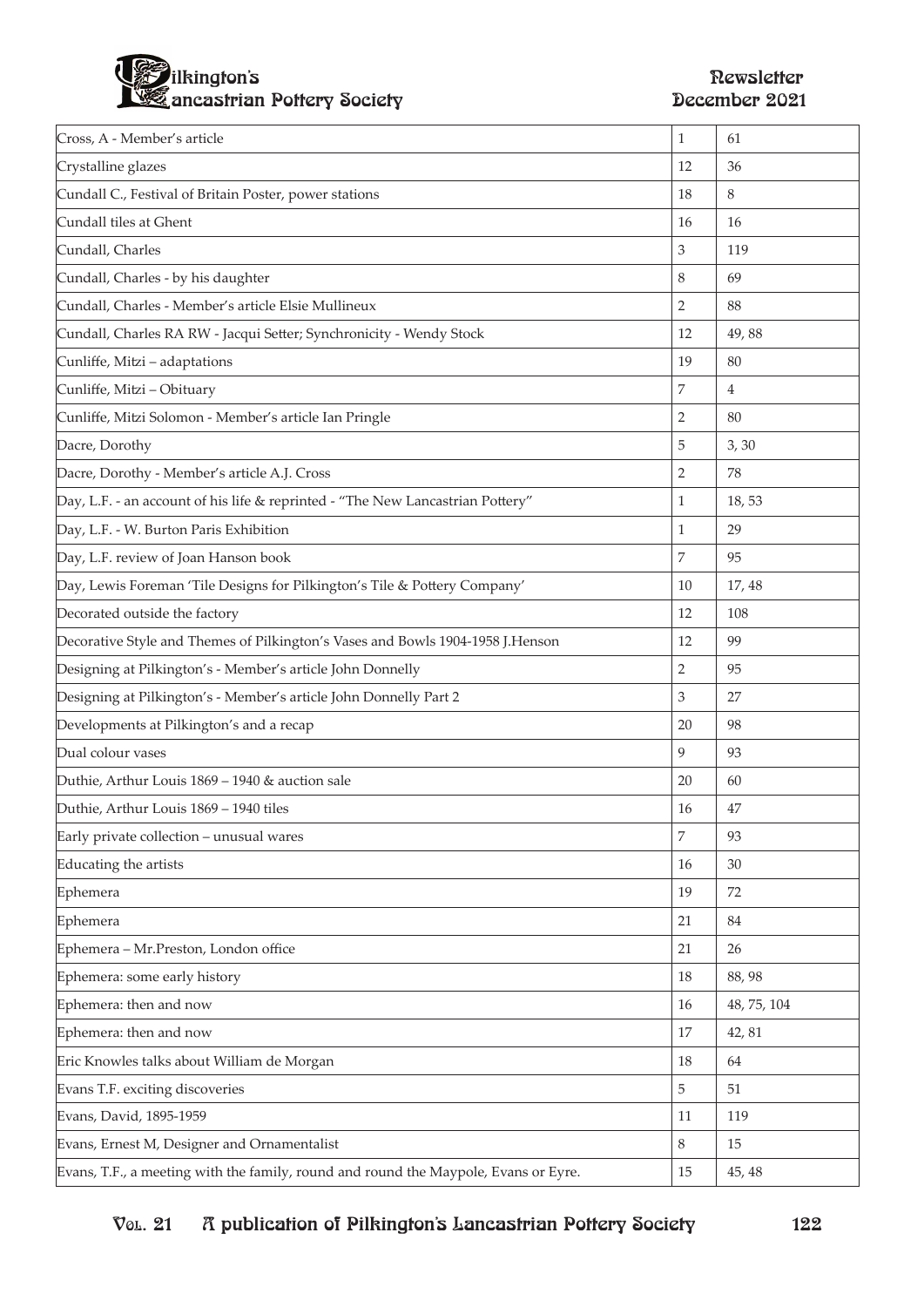

| Exhibition Bury 1997 1st Society, & Salisbury 1999 2nd Society exhibition      | 1              | 13, 59            |
|--------------------------------------------------------------------------------|----------------|-------------------|
| Exhibition Bury, Gordon Mitchell Forsyth 2006                                  | 6              | (single document) |
| Exhibition by the PLPS at Bury 2002                                            | 3              | 94                |
| Exhibition catalogue, Graves centenary, Salford Museum & Art Gallery 2004      |                | (single document) |
| Exhibition Catalogue, Pilkington's Tiles Bury Art Gallery & Tile backs 2002    |                | (single document) |
| Exhibition Manchester Art Gallery 'Exporting Beauty' 2010                      | 10             | (single document) |
| Exhibition Mycock July 2001 Society, Salford Museum & Art Gallery              | $\overline{2}$ | 76                |
| Exhibitions and Pilkington's : British Institute of Industrial Art 1920 - 1938 | 18             | 43                |
| Exhibitions: Graves centenary, more examples Salford 2004                      | 20             | 15                |
| <b>Exhibitions: Peter Scott Gallery</b>                                        | 19             | $\overline{7}$    |
| Exhibitions: Salisbury 1995 and 1999                                           | 20             | 7, 11             |
| Factory explorations                                                           | 2              | 62                |
| Factory explorations - new discoveries, the 1950s                              | $\mathbf{1}$   | 65,77             |
| Factory photographs project                                                    | 3              | 46, 95, 124       |
| Factory photographs project                                                    | $\overline{4}$ | 25, 69            |
| Factory photographs project                                                    | 5              | 15, 38, 47, 70    |
| Factory photographs project                                                    | 6              | 4, 36, 63         |
| Factory photographs project                                                    | 7              | 21, 38, 85        |
| Factory recollections - Member's article Mary Lever                            | 1              | 101               |
| Family Recollections                                                           | $\overline{4}$ | 3                 |
| Fieldings October 2021                                                         | 21             | 117               |
| Filling in spare time - research articles                                      | 1              | 9, 17             |
| Firegrates & Mantelpieces Salford Museum                                       | 3              | 71                |
| Fireplaces at Pilkington's 1947                                                | 8              | 98                |
| Fireplaces-Pilkies-Mason and Sons                                              | 16             | 102               |
| Firth pottery and Firth family history                                         | 18             | 75, 100           |
| Flambé glazes                                                                  | 11             | 74                |
| Forsyth - Gwladys Rodgers & The Message of the March Wind                      | 8              | 32                |
| Forsyth and Dr. J. Dixon Mann                                                  | 8              | 16                |
| Forsyth in the Royal Flying Corps                                              | 16             | 99                |
| Forsyth, Gordon - A Master in Stained Glass                                    | 4              | 79                |
| Forsyth, Gordon - September 2006 - stand alone booklet                         | 6              | (single document) |
| Forsyth, Gordon - The Pilkingtons and Salford hospitals                        | 11             | 6                 |
| Forsyth, Gordon, Cavell Memorial and Dr. Dixon Mann                            | 9              | 62                |
| Forsyth, Gordon, glass designs                                                 | 15             | 52                |
| Forsyth, Gordon: poster maker                                                  | 17             | 10                |
| Franco-British Exhibition (& single document)                                  | 8              | 36                |
| Franco-British Exhibition 1908 Marillier Article                               | $\overline{2}$ | 1, 18, 36         |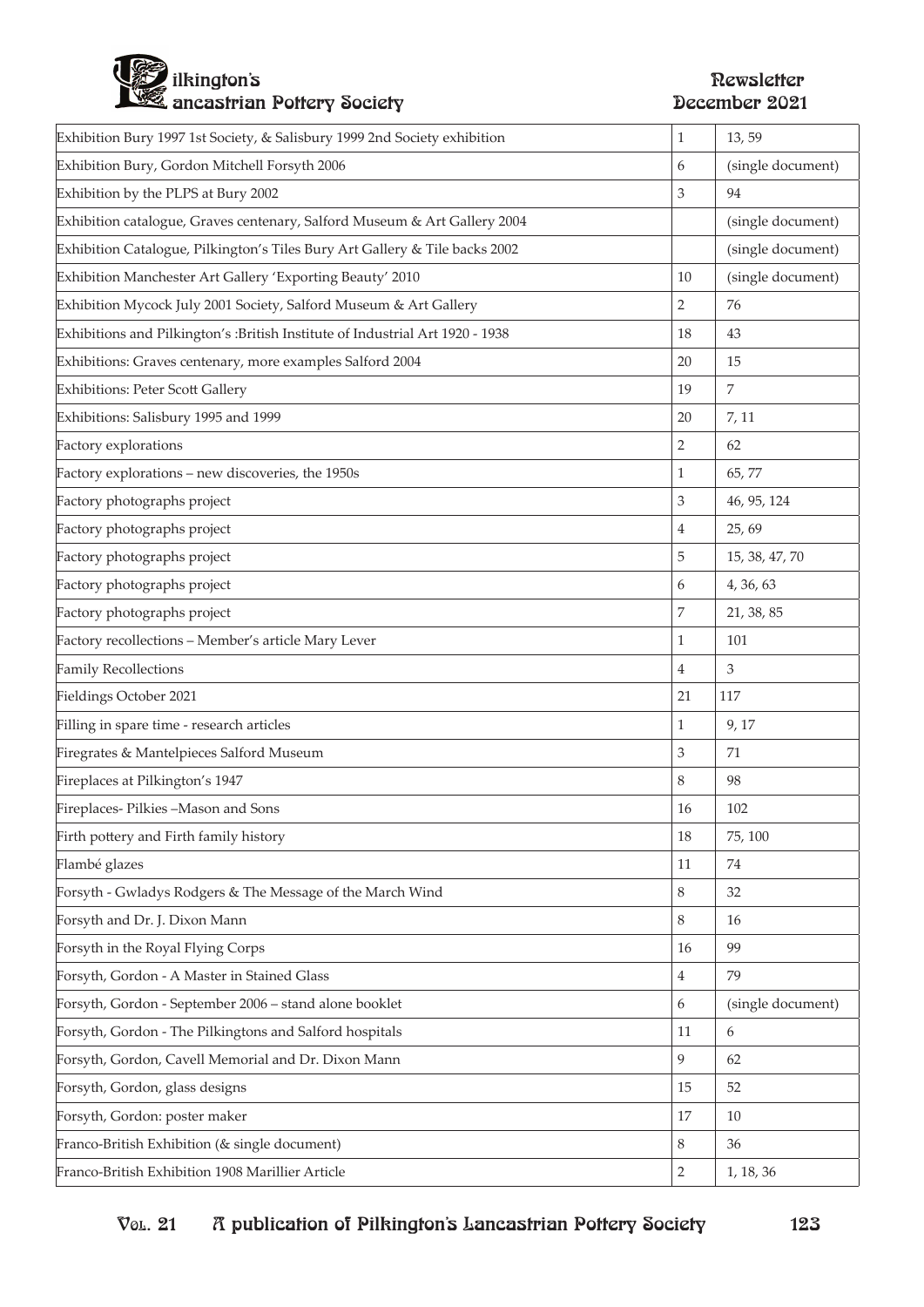

| Franklin Browns, auctioneers, Edinburgh March 2021                       | 21                          | 57                |
|--------------------------------------------------------------------------|-----------------------------|-------------------|
| Garden party, Derbyshire 2012                                            | 12                          | 65                |
| George and Dragon canvas and other Pilkington memorabilia                | 10                          | 91                |
| George and Dragon charger, forthcoming auction                           | 16                          | 79                |
| George and Dragon plaque                                                 | 7                           | 56                |
| George and Dragon plaque in Ford bronze                                  | 13                          | 20                |
| George and Dragon vase                                                   | 14                          | 52, 112           |
| George, The, public house, Bury                                          | 7                           | 96                |
| Ghent (1913) Cundall tiles                                               | 16                          | 16                |
| Ghent Exhibition 1913                                                    | 13                          | 79                |
| Gildings October 2021                                                    | 21                          | 116               |
| Glass slides at Pilkington's                                             | 9                           | 15, 55            |
| Graves Exhibition - an exciting find                                     | 15                          | 3                 |
| Graves Exhibition centenary celebration - stand alone document May 2004  | $\overline{4}$              | (single document) |
| Greek shapes and Pilkington's                                            | 8                           | 3                 |
| Greek vases - again                                                      | 9                           | 33                |
| Griffiths, Dan. Production Control Manager at Pilkingtons, 1975 memories | 19                          | 27                |
| Grisdale, William - Tile painter                                         | 7                           | 110               |
| Haig Homes and Boer War Tiles                                            | 8                           | 28                |
| Hall, Lawrence and Albert                                                | 19                          | 91                |
| Harmsworth self-educator                                                 | 7                           | 97                |
| Harriman Judd Collection - an update - colour page                       | 19                          | 10                |
| Hat pins                                                                 | 14                          | 69                |
| Hat pins - snippets                                                      | 15                          | 53                |
| Henson, John - Member's article " From Saville Row to Pall Mall"         | $\mathbf{1}$                | 51                |
| Henson, John - Member's article "The year 1908"                          | $\sqrt{2}$                  | 16, 53, 86        |
| Hiley, William                                                           | $\mathfrak{Z}$              | 156               |
| Hind, Reginald Stanley                                                   | 17                          | 33                |
| Hind, Stanley Reginald                                                   | 14                          | 116               |
| Historical snapshot                                                      | $\mathfrak{Z}$              | 10                |
| Hobbs' Fish & Chip Shop, Dudley                                          | 6                           | 73                |
| Holden Wood Antique Centre                                               | 5                           | 26                |
| Hollies, The                                                             | $\,$ 3 $\,$                 | 74                |
| Hospital Tile Pictures                                                   | $\overline{7}$              | 76, 126           |
| How I became involved with the Society by Wendy Stock                    | $\ensuremath{\mathfrak{Z}}$ | 121               |
| How the Database helped with research                                    | $\mathfrak{Z}$              | 20                |
| Howells, Frederick                                                       | 14                          | 81, 108           |
| Howells, Frederick, letter                                               | 15                          | 76                |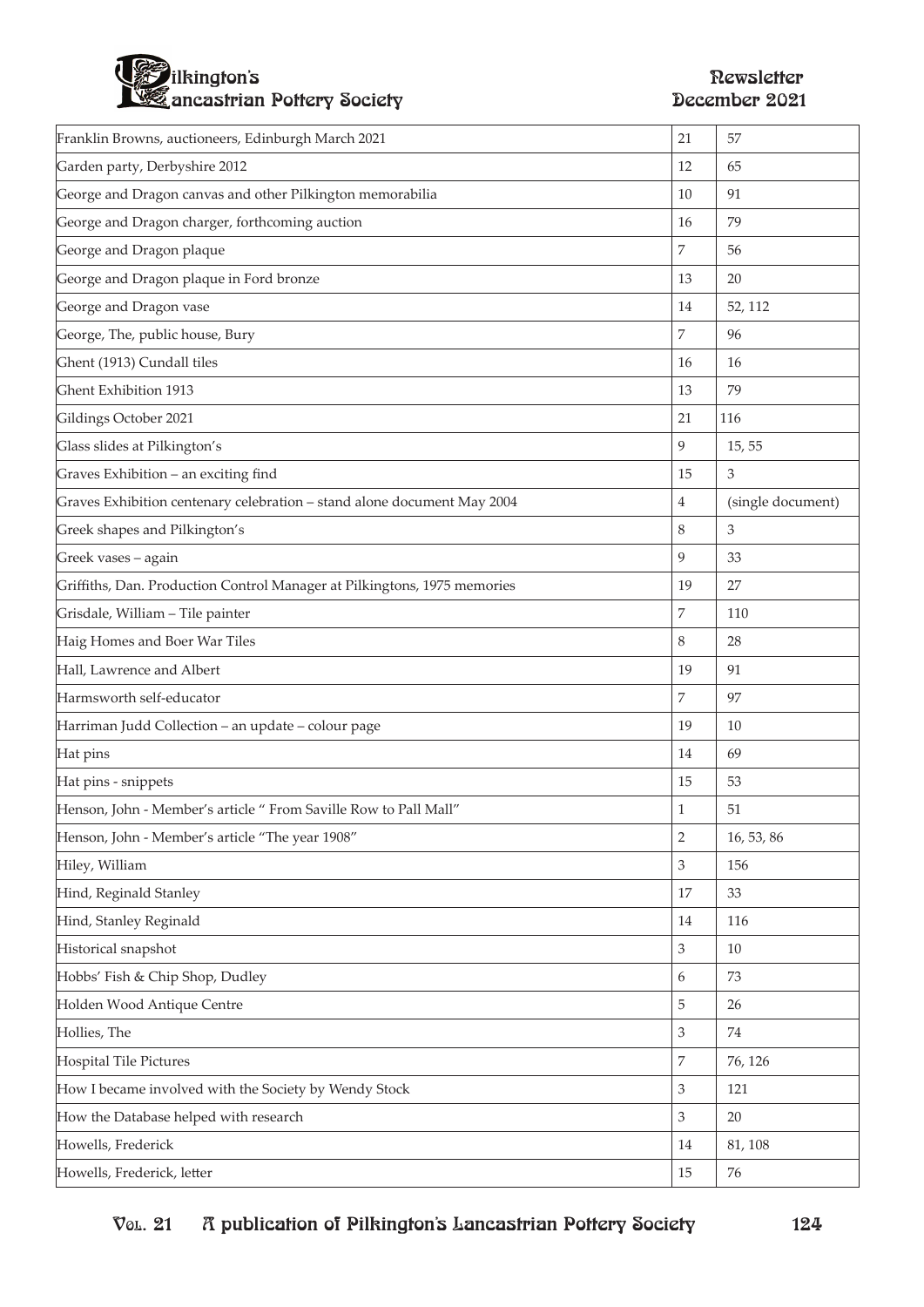

| Hughes, Sheila Tiles Collection                                                  | 8              | 7                 |
|----------------------------------------------------------------------------------|----------------|-------------------|
| Images from Society meetings                                                     | 9              | 4                 |
| Images sent in                                                                   | 19             | 48                |
| Initials by unknown persons PARW on plates - research snippets                   | 19             | 94                |
| Ironmongers Exhibition - potting 1911                                            | 11             | 117               |
| Items at the Factory                                                             | 2              | 62                |
| James Stirling Collection and colour illustrations                               | 3              | 13, 21, 22        |
| Johnson, Simon the man who built the factory                                     | 3              | 158               |
| Jones, Jessie Chapman                                                            | 14             | 13                |
| Jones, Jessie Chapman Barking up the wrong tree by Wendy Stock & The Family Tree | 14             | 16, 17            |
| Jones, Jessie: Family History, Away from Pilkington's, Family tree               | 13             | 108, 113, 117     |
| Joyce Wages & Salary Analysis                                                    | 3              | 154               |
| Joyce, Richard – a generous gift and an interesting meeting and auction sale     | 15             | 12, 14            |
| Joyce, Richard – Life and Work John Henson                                       | 4              | 15                |
| Joyce, Richard an appreciation                                                   | 3              | 64, 100, 126, 152 |
| Joyce, Richard, using his mahlstick                                              | 17             | 23                |
| Kent, Edmund & tile example                                                      | 7              | 8,73              |
| Kent, Edmund and Madame Suggia                                                   | 12             | 53                |
| Kent, Edmund, paintings                                                          | 17             | 34,71             |
| Kinghams April 2021                                                              | 21             | 58                |
| Kinghams June 2021 - The Personal Collection of Anthony J.Cross                  | 21             | 63                |
| Kinghams October 2021                                                            | 21             | 116               |
| Kwiatkowski, A.J.                                                                | $\overline{4}$ | 43                |
| Lampshades for ships                                                             | 21             | 14                |
| Lancaster exhibition: accidents & experiments                                    | 18             | 60                |
| Lancaster mysteries: John Chambers Archive photographs                           | 17             | 80                |
| Lancaster University, scientific potters & 3D printing of Pilkington's           | 17             | 39, 40            |
| Lancaster, Chambers Collection - unglazed ware                                   | 18             | 44                |
| Lancastrian Lustre, information from factory notebooks, now missing              | 15             | 68                |
| Lapis ware                                                                       | 8              | 78                |
| Latin inscriptions on Pilkington's                                               | 15             | 35                |
| Leather 'Manograph'                                                              | 10             | 59                |
| Letterheads                                                                      | 10             | 14                |
| Letterheads                                                                      | 11             | 60                |
| Letterheads                                                                      | 12             | 22, 57, 84, 117   |
| Letterheads                                                                      | 13             | 60, 126           |
| Letterheads                                                                      | 14             | 46,79             |
| Letterheads                                                                      | 15             | 77                |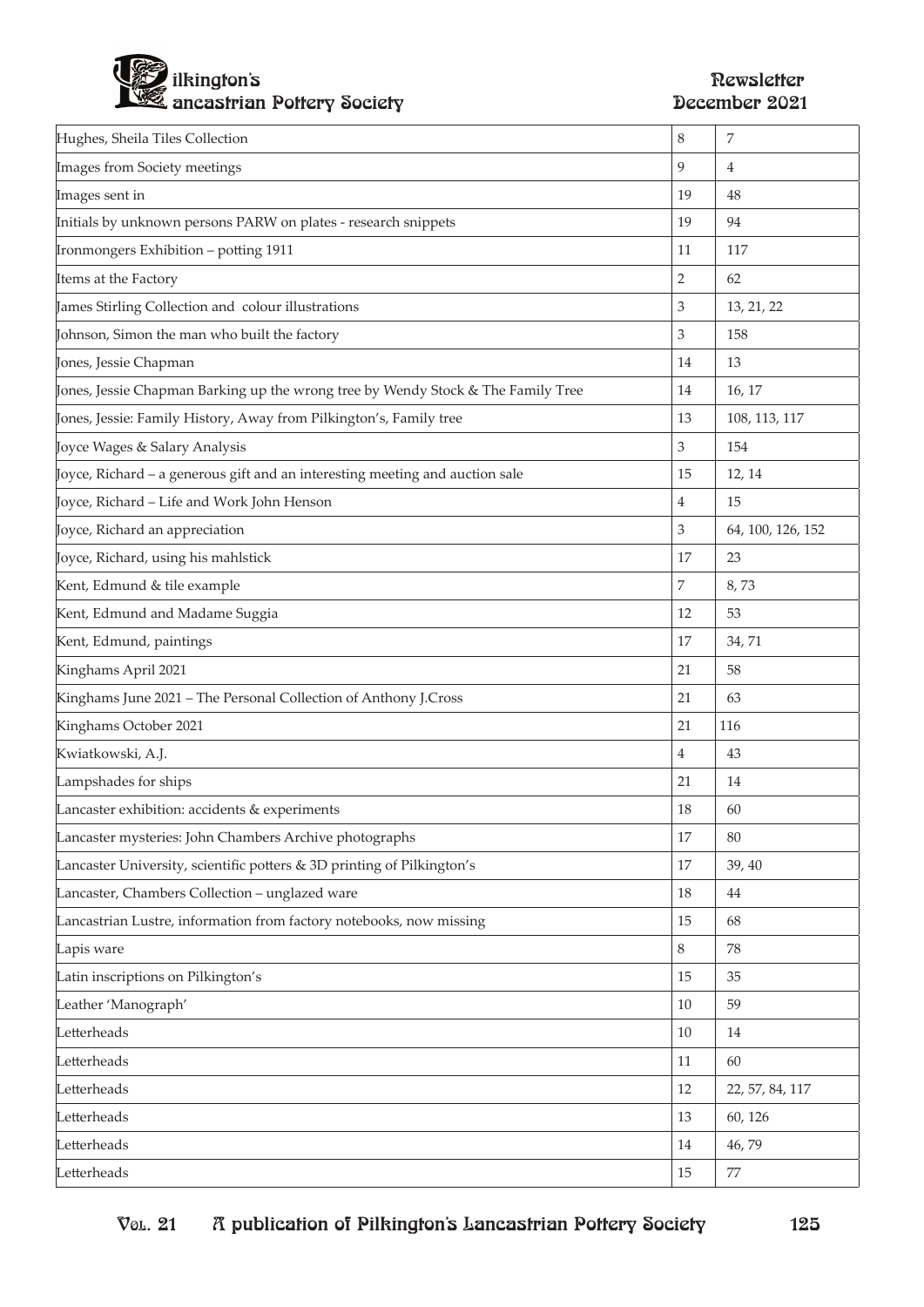

| Letterheads                                                      | 9              | 48, 83, 91  |
|------------------------------------------------------------------|----------------|-------------|
| Letters to the editor                                            | 1              | 38, 62, 94  |
| Life, Death and Utilities - Death at the works, boiler explosion | $\overline{7}$ | 26          |
| LifeTimes - Salford Museum and Art Gallery Swinton Open Day      | $\overline{2}$ | 3           |
| <b>Lister Drive Baths</b>                                        | $\mathfrak 3$  | 140         |
| LL - Lancastrian Lustre numbers research                         | $\overline{7}$ | 55          |
| LL references Manchester Art Gallery - photographic records      | 18             | 79          |
| Local History records                                            | $\overline{7}$ | 91          |
| Lomax Abraham and Bury Museum                                    | $\mathfrak 3$  | 91          |
| Lomax collections                                                | 16             | 95          |
| Lomax letters at Salford                                         | 12             | 111         |
| Lomax letters at Salford                                         | 13             | 16, 122     |
| Lomax letters at Salford                                         | 14             | 21, 41, 83  |
| Lomax letters at Salford                                         | 15             | 71          |
| Lomax letters at Salford                                         | 16             | 50          |
| Lomax letters at Salford                                         | 17             | 45, 82      |
| Lomax letters at Salford                                         | 18             | 87          |
| Lomax Letters at Salford                                         | 19             | 70          |
| Lomax letters at Salford                                         | 20             | 58, 94      |
|                                                                  |                |             |
| Lomax letters at Salford                                         | 21             | 17, 54, 101 |
| Lomax, Abraham - family collection                               | 9              | 100         |
| Lomax, Abraham - his book                                        | $\overline{7}$ | 74          |
| London showrooms (The London Ground)                             | $\overline{7}$ | 115         |
| Love-making in the Potteries                                     | 9              | 6           |
| Lustre pottery - Gordon Forsyth lecture on lustre                | 21             | 19          |
| Lustre pottery - a modern view                                   | 21             | 22          |
| Lustre pottery - Member's article John Henson                    | $\mathbf{1}$   | 97          |
| Lustre vases - greens                                            | 13             | 11          |
| Lynn Edge at the Society AGM                                     | 14             | 54          |
| Lyon & Turnbull April 2021                                       | 21             | 59          |
| Lyon & Turnbull October 2021                                     | 21             | 118         |
| Manchester Art Gallery - LL photographic records                 | 18             | 79          |
| Manchester Art Gallery & Pilkington's                            | $\mathfrak{Z}$ | 149         |
| Manchester Art gallery: some rarely seen pieces                  | 19             | 47          |
| Manograph - dates of key workers                                 | 11             | 35          |
| Maps of the Factory Site                                         | $\mathfrak{Z}$ | 47          |
| Marks                                                            | $\mathfrak{Z}$ | 115         |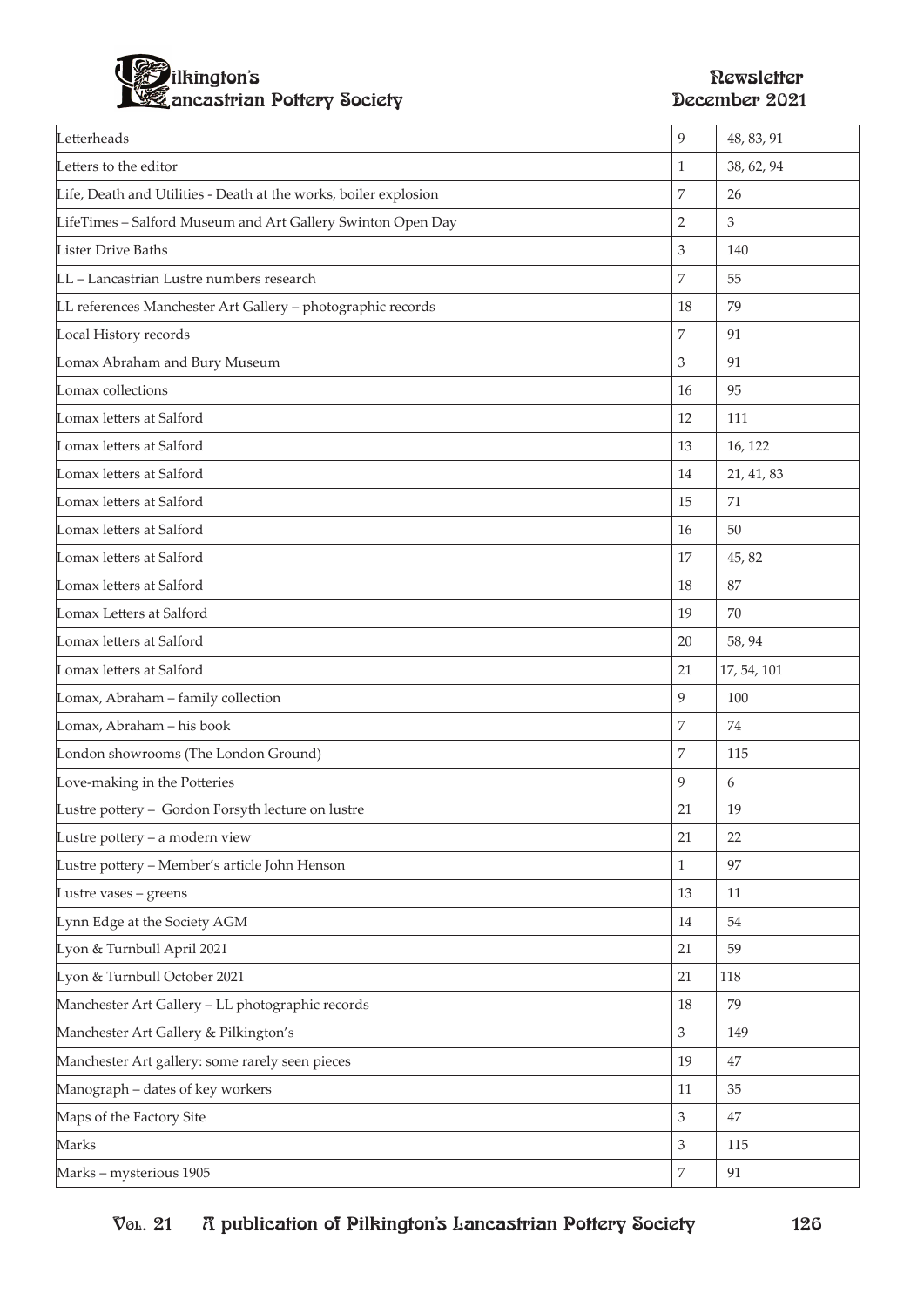

| Marks-unrecorded                                                               | $\mathbf{1}$   | 25           |
|--------------------------------------------------------------------------------|----------------|--------------|
| Marks: the 1916 mark                                                           | 18             | 13           |
| Marsh, Rosemary article                                                        | 13             | 119          |
| Maw & Co – an incident                                                         | 7              | 52           |
| McLoughlin, Mary Memories                                                      | 12             | 11           |
| Member's article - "A Collector's Lot" - Lawrence Burton                       | 2              | 32           |
| Member's article - Bargaining techniques                                       | 1              | 115          |
| Member's article -an 83 year old member remembers as told to Wendy Stock.      | 3              | 36           |
| Member's collection                                                            | 7              | 72           |
| Members article - auctions and mystery pot                                     | 21             | 34           |
| Members article - The Personal Collection of Anthony J.Cross                   | 21             | 78           |
| Memoranda 1                                                                    | 6              | 15, 43       |
| Memoranda Book 1 - Scottish foundries, Overseas markets, UK business           | 5              | 22, 31, 76   |
| Memoranda Book 1 Scottish foundries etc.                                       | $\overline{4}$ | 63           |
| Minute Book                                                                    | $\overline{2}$ | 63           |
| Minute Book - the first Minute Book a summary 1891 - 1946                      | 17             | 32           |
| Minute Book, a summary 1891-1946                                               | 15             | 82           |
| Minute Book, a summary 1891-1946                                               | 16             | 42,73        |
| Monograms - Lewis F Day                                                        | 8              | 21           |
| Moon flasks                                                                    | 16             | 3,39         |
| Mosaics: Part 3                                                                | 19             | 16           |
| Mosaics: parts 1 & 2                                                           | 18             | 65, 91       |
| Mould Making & John Clunn                                                      | 9              | 72           |
| Moulding and Casting Vases                                                     | 16             | 86           |
| Mucha, Alphonse - A tile treat in Blackpool                                    | 20             | 105          |
| Mucha, Alphonse - Member's article Wendy Stock                                 | $\sqrt{2}$     | 34           |
| Mullineux Frank, a talk                                                        | 18             | 41           |
| Mullineux, Frank: a talk given in 1980                                         | 17             | 14, 51, 76   |
| Museum Collections of Lancastrian ware                                         | $\mathbf{1}$   | 21           |
| My First Pot - A.J, Cross                                                      | 16             | 69           |
| Mycock - The Design Archive of W.S. Mycock at Salford Museum & Art Gallery.    | 19             | Booklet June |
| Mycock, W.S. - Contemporary account by Stephen North                           | 13             | 14           |
| Mycock, W.S. - Member's article Elsie Mullineux                                | $\mathbf{1}$   | 12           |
| Mycock, W.S. - Salford Exhibition Jul 2001 & Member's article The Mycock Twins | $\overline{2}$ | 76, 93       |
| Mysterious Objects                                                             | 9              | 40           |
| Mystery Pot                                                                    | 20             | 45           |
| National Competition of Schools of Art, 1908                                   | 13             | 106          |
| National Society of Pottery Workers and Pilkington's                           | 21             | 51           |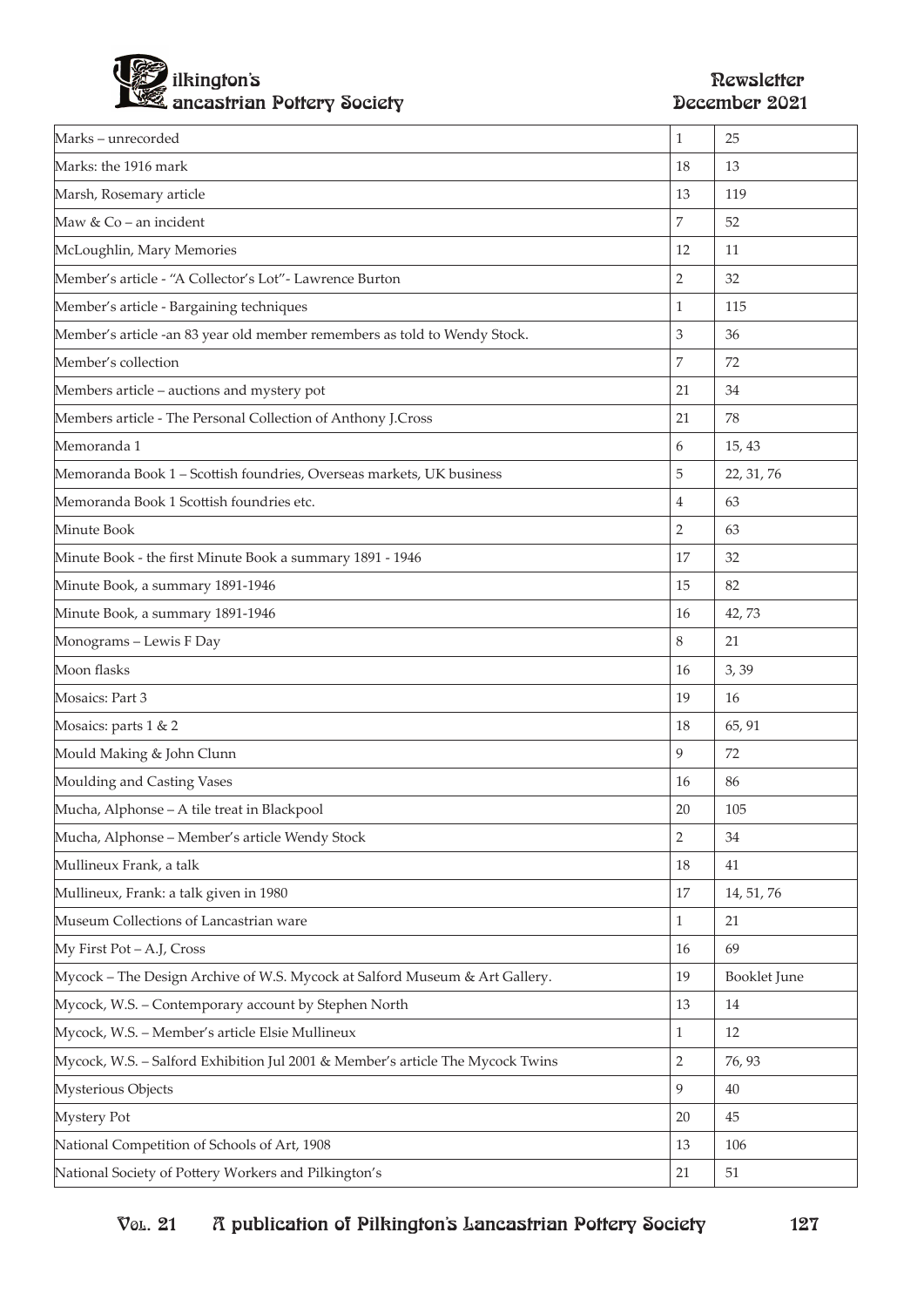

| NEC 28/7/2004 and a mystery solved                           | $\overline{4}$ | 55             |
|--------------------------------------------------------------|----------------|----------------|
| New Dawn Women - book review                                 | 5              | 86             |
| Newspaper research                                           | 15             | 16             |
| Newspaper research: an update                                | 17             | 66             |
| Newspapers research                                          | 18             | 35             |
| Newts and tadpoles on vases                                  | 14             | 55             |
| No two lustres are the same                                  | 16             | 85             |
| Northern Art Workers Guild Catalogue 1898                    | 1              | 105            |
| Nottingham Castle Museum                                     | 6              | 59             |
| Obituary Bill Bretherton                                     | 15             | 25             |
| Obituary Burton Lawrence D., 1927 - 2017                     | 18             | 3              |
| Obituary Charles Dance & Peter Kerr                          | 5              | 29             |
| Obituary Chris Ransley & Joan Bretherton                     | 13             | 66             |
| Obituary Dr. J.W. Brierley                                   | $\mathbf{1}$   | 93             |
| Obituary George Peter Worthington                            | 4              | 62             |
| Obituary Greenslade (Dawes) Sylvia                           | 18             | 6              |
| Obituary Jennifer Atkinson & Geoff Leather                   | 10             | 58             |
| Obituary Mary Chambers                                       | 3              | $\mathbf{1}$   |
| Obituary Mary Lever, nee McLoughlin & Barbara Jones          | 14             | 3,35           |
| Obituary Peggy Moir                                          | 18             | 63             |
| Obituary Peter Burton Ormerod                                | 11             | 71             |
| Obituary Peter Scott 1917-2010                               | 11             | 126            |
| Obituary Wardle Ursula, 1923 - 2018                          | 18             | $\overline{7}$ |
| Orange vermilion - how radioactive is it?                    | 4              | 75             |
| Paris Exhibition 1900                                        | 1              | 29             |
| Photo Archive                                                | $\mathbf 2$    | 66,77          |
| Photo Archive                                                | 3              | 26             |
| Photography – a guide to photographing                       | $\mathbf{1}$   | 27             |
| Photos sent to us                                            | 18             | 56             |
| Pieces sent in by members                                    | 21             | 61             |
| Pieces sent in by members                                    | 21             | 95             |
| Pilgrim Bottle colour page 1                                 | 1              | Col. p.1       |
| Pilkington family                                            | 13             | 67             |
| Pilkington family - Alderley Edge                            | 12             | 46             |
| Pilkington, Dorothy                                          | 14             | 18             |
| Pilkington, Lawrence, Edward, Margaret and memorial cottages | $\mathbf{1}$   | 69, 94         |
| Pilkington's - family history and formation.                 | 19             | 22             |
| Pilkington's advertisements (reprinted)                      | 18             | 22             |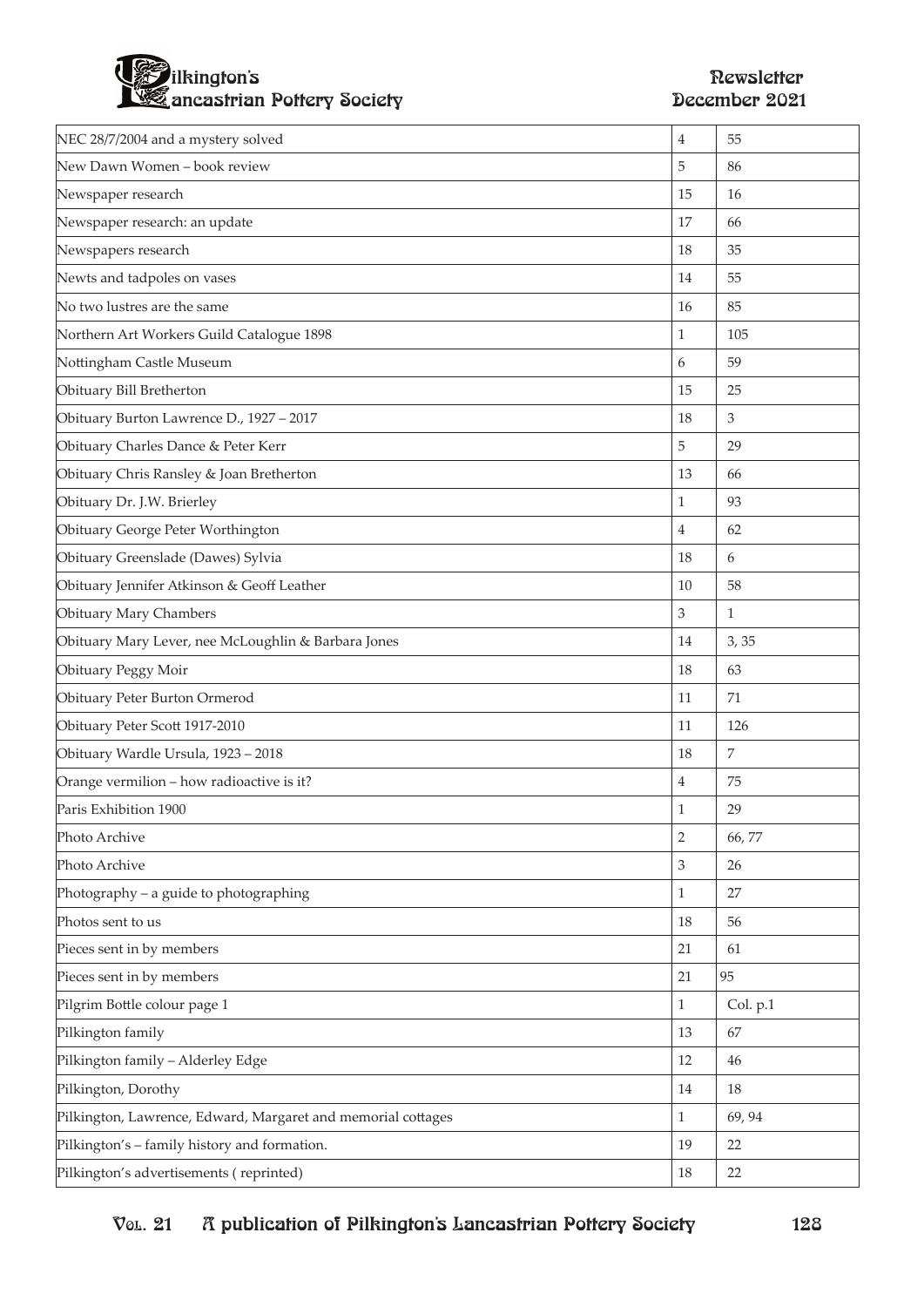

| Pilkington's and Salford tiles                                                     | $\overline{7}$ | 114             |
|------------------------------------------------------------------------------------|----------------|-----------------|
| Pilkington's closure, Mellors and Kirk auction Nov 2010, Pilkington's tiles reborn | 11             | 19, 22, 37, 128 |
| Pilkington's employees and a ramble round the census records                       | 11             | 83              |
| Pilkington's factory closure 2010                                                  | 10             | 90              |
| Pilkington's History - 1905 newspaper account                                      | 21             | 107             |
| Pilkington's history - 1921                                                        | 21             | 16              |
| Pilkington's history - contemporary account 1905                                   | 21             | 48              |
| Pilkington's Lancastrian Pottery Society: About the membership                     | 10             | 18              |
| Pilkington's Lancastrian Pottery Society: Data Protection Policy                   | 18             | 113             |
| Pilkington's P mark - false marks                                                  | 16             | 40              |
| Pilkington's Poole cup and the Pilkingtons                                         | 19             | 92              |
| Pilkington's pots: a personal view & display by John West                          | 20             | 80              |
| Pilkington's pottery in art                                                        | 14             | 69              |
| Pilkington's previously little known designers including Mr. John Tabbron          | 20             | 101             |
| Pilkington's Tile and Pottery Works - a visit 1909                                 | 9              | 50,80           |
| Pilkington's Tiles acquisitions and investments L. Burton                          | 12             | 26              |
| Pilkington's in India and South Africa                                             | 19             | 58,59           |
| Pilkington's inspired by Chinese themes                                            | 11             | 55              |
| PLPS 2nd Annual General Meeting                                                    | 1              | 37              |
| PLPS DVDs for loan                                                                 | 20             | 84              |
| Pottery Catalogues                                                                 | 6              | 52              |
| Pottery Catalogues 1924-1928                                                       | 11             | 8               |
| Pottery Queens                                                                     | 6              | 8               |
| Pottery sent in, things we have been sent                                          | 12             | 104             |
| Pottery sent in: photographs of members' pottery                                   | 17             | 4,79            |
| Pottery sent in: photographs sent to us                                            | 16             | 52              |
| Pottery Students at Pilkington's 1904                                              | $\mathfrak{Z}$ | 117             |
| Pottery Styles 1920-1938                                                           | 10             | 3, 44, 82       |
| Pottery Styles 1920-1938 Pilkington's in the context of competitors                | 11             | 9               |
| Pottery Styles Pueblo styles                                                       | 9              | 65              |
| Pyxis                                                                              | $\overline{2}$ | 79              |
| Quality at Fairs - Member's article                                                | $\overline{2}$ | 81              |
| Queens Park Exhibition 1909                                                        | $\overline{7}$ | 58              |
| Radford, Edward Thomas Brown 1882-1969                                             | 12             | 16              |
| Radford's mark on lapis pots                                                       | 16             | 14              |
| Radford's wheel                                                                    | 9              | 77              |
| Rambling Tale of a Tile Panel - Wendy Stock                                        | 12             | 54              |
| Rangoon Airport tile mural 1957                                                    | 12             | 15              |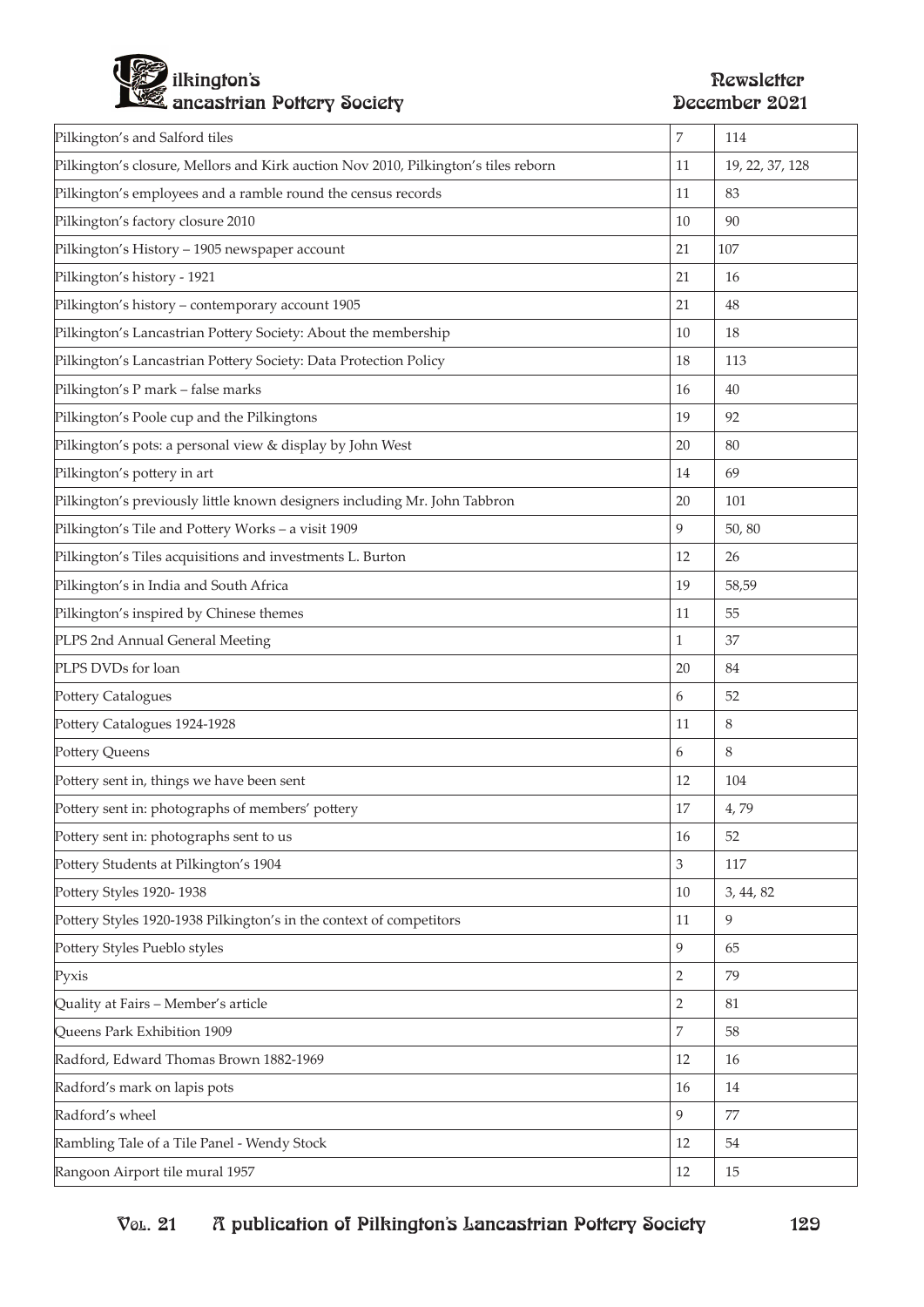## ilkington's Newsletter ancastrian Pottery Society

| Raw Materials Used in Ceramic Bodies Part 1 & 2 Bill Coles                                       | $\overline{4}$ | 40,73               |
|--------------------------------------------------------------------------------------------------|----------------|---------------------|
| Raw Materials Used in Ceramic Bodies Part 3 & 4 Bill Coles                                       | 5              | 55,74               |
| Refractorite                                                                                     | 14             | 96                  |
| Research - publications to investigate                                                           | 7              | 55                  |
| Research Can anyone help?                                                                        | 8              | 26                  |
| Research items in the pipeline                                                                   | 5              | 93                  |
| Research requests - Co-operative Society, Dewhurst's Butchers                                    | 9              | 85                  |
| Restoration of pottery                                                                           | 13             | 21                  |
| Richardsons and Mr. Simmons                                                                      | 16             | 78                  |
| Riveting                                                                                         | 15             | 70                  |
| Rose, Arthur Veel & Tiffany's                                                                    | 4              | 20                  |
| Rowe, Cosmo                                                                                      | 6              | 67                  |
| Rowe, Cosmo                                                                                      | 7              | 14                  |
| Royal memorabilia                                                                                | 18             | 47                  |
| Royal Warrant                                                                                    | 14             | 5                   |
| Royal Warrant 1913                                                                               | 13             | 50,90               |
| Royal Warrant extract from Pottery Gazette, article Manchester Courier                           | $\overline{2}$ | 12, 13              |
| Royal Warrant in The Pottery Gazette                                                             | 14             | 74                  |
| Rudd, J.H., Tile Designer                                                                        | 15             | $\overline{7}$      |
| Ruskin Jewellery in newspapers                                                                   | 18             | 17                  |
| Salford Museum & Art Gallery 1998 Society visit                                                  | $\mathbf{1}$   | 46                  |
| Salford Museum & Art Gallery lustre pots                                                         | 7              | 125                 |
| Salford Museum & Art Gallery re-display                                                          | 13             | 91                  |
| Samian Tiles                                                                                     | 7              | 92                  |
| Scenes from the 7th AGM 29/3/2003                                                                | 3              | 87                  |
| Science versus art, Abraham Lomax and Bernard Leach                                              | 16             | 56                  |
| Selling of Pilkington's Pottery From Rarity to Utility                                           | 12             | 3,43                |
| Shape numbers - [Replaced by stand-alone booklet 2015]                                           |                |                     |
| Shapes - an update                                                                               | 21             | 31                  |
| Shapes, and an illustrated booklet (single document), clashing shapes and the booklet June 2015. | 15             | 2,63                |
| Shapland and Petter - Pilkington's connections                                                   | 5              | 79                  |
| Share certificates - opportunity for members                                                     | 12             | 33                  |
| Shaw, Franklin - My Fifty Years                                                                  | $\mathbf{1}$   | 49, 63, 74, 92, 113 |
| Shaw, Franklin - My Fifty Years                                                                  | $\overline{2}$ | 45, 67, 85, 106     |
| Shaw, Franklin - My Fifty Years                                                                  | 3              | 62, 99              |
| Shaw, Franklin - My Fifty Years                                                                  | 4              | 66                  |
| Shaw, Franklin - My Fifty Years                                                                  | 5              | 20, 44, 83          |
| Shaw, Franklin - My Fifty Years                                                                  | 6              | 9, 40, 64           |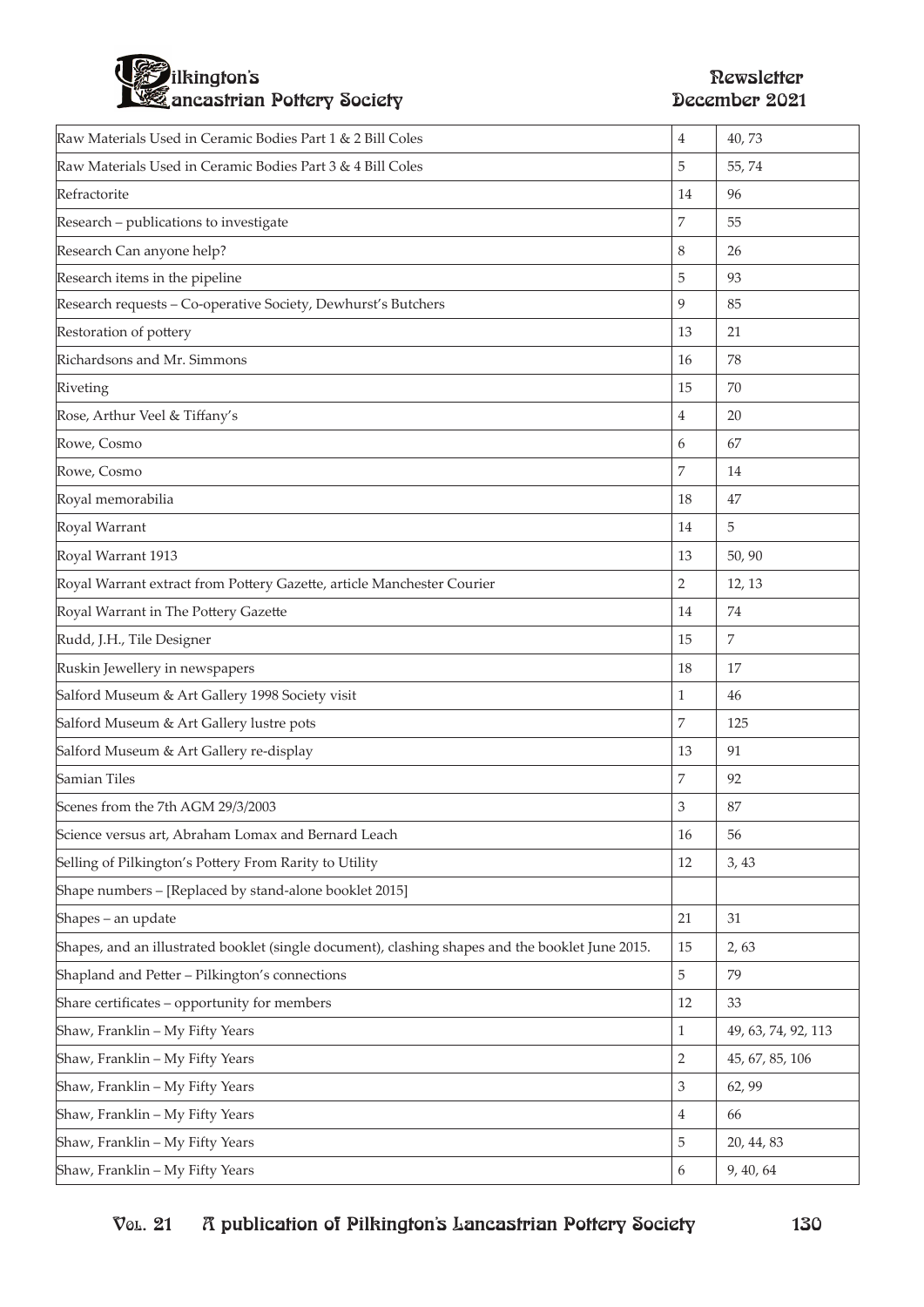

| Shephard - Pilkington's craftsman carpenter                                        | 21             | 46         |
|------------------------------------------------------------------------------------|----------------|------------|
| Showroom photograph                                                                | 14             | 78         |
| Smethurst Herbert - London Manager                                                 | 21             | 48         |
| Smith, George Henry, Pilkington's warehouse manager                                | 13             | 33         |
| Snippets and ephemera                                                              | 21             | 104        |
| Snippets and ephemera                                                              | 21             | 57         |
| Snippets, from W Stock, the area around the factory, photo 1984, The River Irwell. | 15             | 52, 54, 79 |
| Snooker - tile panels                                                              | $\overline{7}$ | 57         |
| Society & the Internet Help Wanted                                                 | $\mathbf{1}$   | 57         |
| Society Garden Party, York                                                         | 19             | 62         |
| Society: email, Malware, membership                                                | 16             | 107        |
| Southern Antique Centres                                                           | $\overline{7}$ | 107        |
| Southern Members' meeting - Member's article                                       | $\mathfrak 3$  | 25         |
| Spencer, John                                                                      | 9              | 7          |
| St. Catherine's, Horwich                                                           | 6              | 48         |
| St. Gregory The Great, Church of, Farnworth: a tile installation                   | 17             | 36         |
| St. Mark's, Swinton                                                                | 6              | 25         |
| Steele, Florence - designer                                                        | 7              | 86         |
| Steele, Florence a reprint and a fireplace                                         | 19             | 81,86      |
| Steptoe & son tiles                                                                | 18             | 49         |
| Stolen property                                                                    | $\mathbf{1}$   | 24         |
| Studio Year Book 1909                                                              | 9              | 18         |
| Studio Year-Book of Decorative Art 1916                                            | 16             | 66         |
| Studio Year-Book of Decorative Art 1919                                            | 19             | 3          |
| Stunning vase                                                                      | 12             | 20         |
| Tabbron, John: Pilkington's previously little known designers                      | 20             | 101        |
| Taft & Belknap, New York                                                           | 13             | 33         |
| Tatham's tiles                                                                     | 21             | 81         |
| Taylors, auctioneers, Montrose March 2021                                          | 21             | 56         |
| Teapots, cups and saucers                                                          | $\overline{7}$ | 32         |
| Tennants October 2021                                                              | 21             | 117        |
| That bowl again                                                                    | $\mathfrak{Z}$ | 35         |
| That bowl again - showgoers Wetherby                                               | $\sqrt{2}$     | 103        |
| The beginning - Egypt farm, Crompton Fold and Botany Bay                           | 11             | 3,62       |
| The Evangelists in alms dishes                                                     | 20             | 87         |
| The formation of the Clifton Colliery Co. & Pilkington Tiles                       | 19             | 26         |
| The Joyce Archive Manchester Art Gallery                                           | $\mathfrak{Z}$ | 102, 129   |
| The Tile Association: an insider's view                                            | 18             | 53         |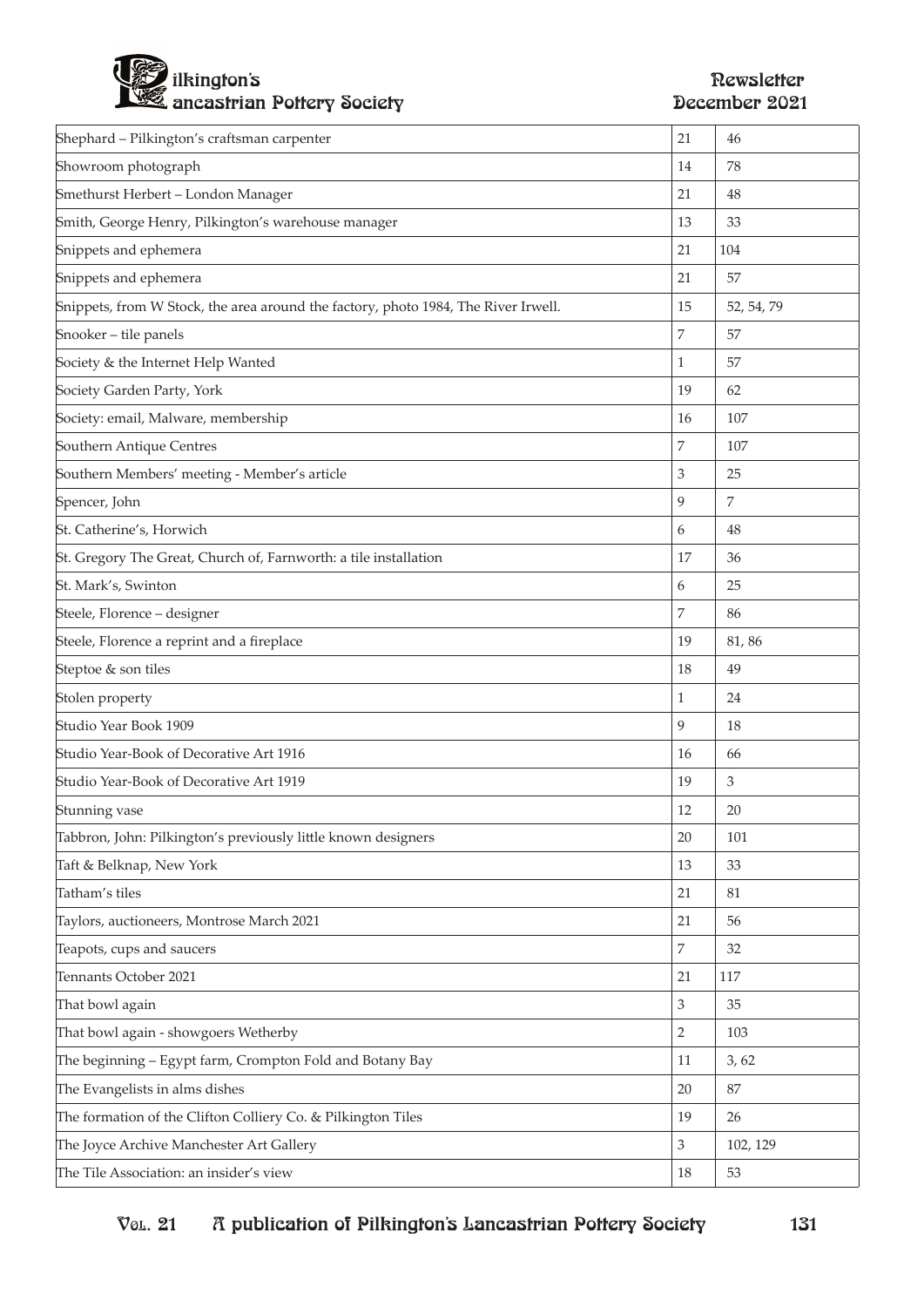

| The Tile Associations: an incomplete history                                               | 17             | 8, 48, 72        |
|--------------------------------------------------------------------------------------------|----------------|------------------|
| The year 1913                                                                              | 13             | 5                |
| Thomas, Harold: thrower                                                                    | 17             | 11               |
| Tile Associations - a history                                                              | 16             | 25,89            |
| Tile designs - sheet                                                                       | $\overline{4}$ | 10               |
| <b>Tiles</b>                                                                               | 3              | 11, 40, 132, 139 |
| Tiles                                                                                      | $\overline{4}$ | 59,76            |
| Tiles - Mansfield Tile co. connection                                                      | 19             | 94               |
| Tiles A new research project for members                                                   | 6              | 14               |
| Tiles and adaptations                                                                      | 13             | 26               |
| Tiles Tell The Tale - an account of the Pilkington's panels at Liverpool Museum            |                | 2004 Book        |
| Tiles: "R" Colourings Book                                                                 | 9              | 12               |
| Tiles: Dairy scenes and colour p.4                                                         | 1              | 117              |
| Tiles: European and International Tile Standards - the role of the UK in their production. | 15             | 37               |
| Tiles: Frederick William Jackson                                                           | 9              | 41               |
| Tiles: Hinchcliffe Mill Co-operative Society, Butcher's shop tile scheme.                  | 9              | 26               |
| Tiles: Levenshulme Antique Centre, & at the NEC                                            | 5              | 62, 25           |
| Tiles: Maypole and shops - John Eyre                                                       | 3              | 105              |
| Tiles: Patent Patience Stubbs and Hodgart                                                  | 9              | 34               |
| Tiles: Pattern Design John Chambers M337                                                   | 12             | 120              |
| Tiles: Pilkington's blanks decorated by Lieberman South Africa                             | 19             | 55               |
| Tiles: Selling in North America in the 1960s and 1970s                                     | 15             | 42               |
| Tiles: South African and Indian Pilkington's                                               | 19             | 33, 56           |
| Tiles: Tyldesley Technical School                                                          | 6              | 70               |
| Tiles: Voysey                                                                              | 19             | 37               |
| Tiles: Wakefield County Hall 1898 & Leeds tile schemes                                     | 9              | 70, 96           |
| Tiles: Webb & Co.                                                                          | 9              | 107              |
| Tiles: Webb & Co. - some extra information                                                 | 20             | 49               |
| Titanic - tiles, origins and exhibition, PSG, Lancaster University Oct. 2012               | 12             | 67, 96           |
| Titanic, Raising the Titanic Tiles                                                         | 14             | 36               |
| Towneley Hall - a selection                                                                | $\overline{7}$ | 62               |
| Towneley Hall, happenings                                                                  | 13             | 92               |
| Towneley Hall, Nuttall bequest                                                             | $\mathbf{1}$   | 8                |
| <b>Transfer Printing</b>                                                                   | 6              | 32               |
| Tudric Lancastrian                                                                         | $\mathbf{1}$   | 55               |
| Tudric pottery by Pilkington's                                                             | 18             | 84               |
| Turin International Exhibition                                                             | 11             | 108              |
| Twifflers                                                                                  | 13             | 17, 48           |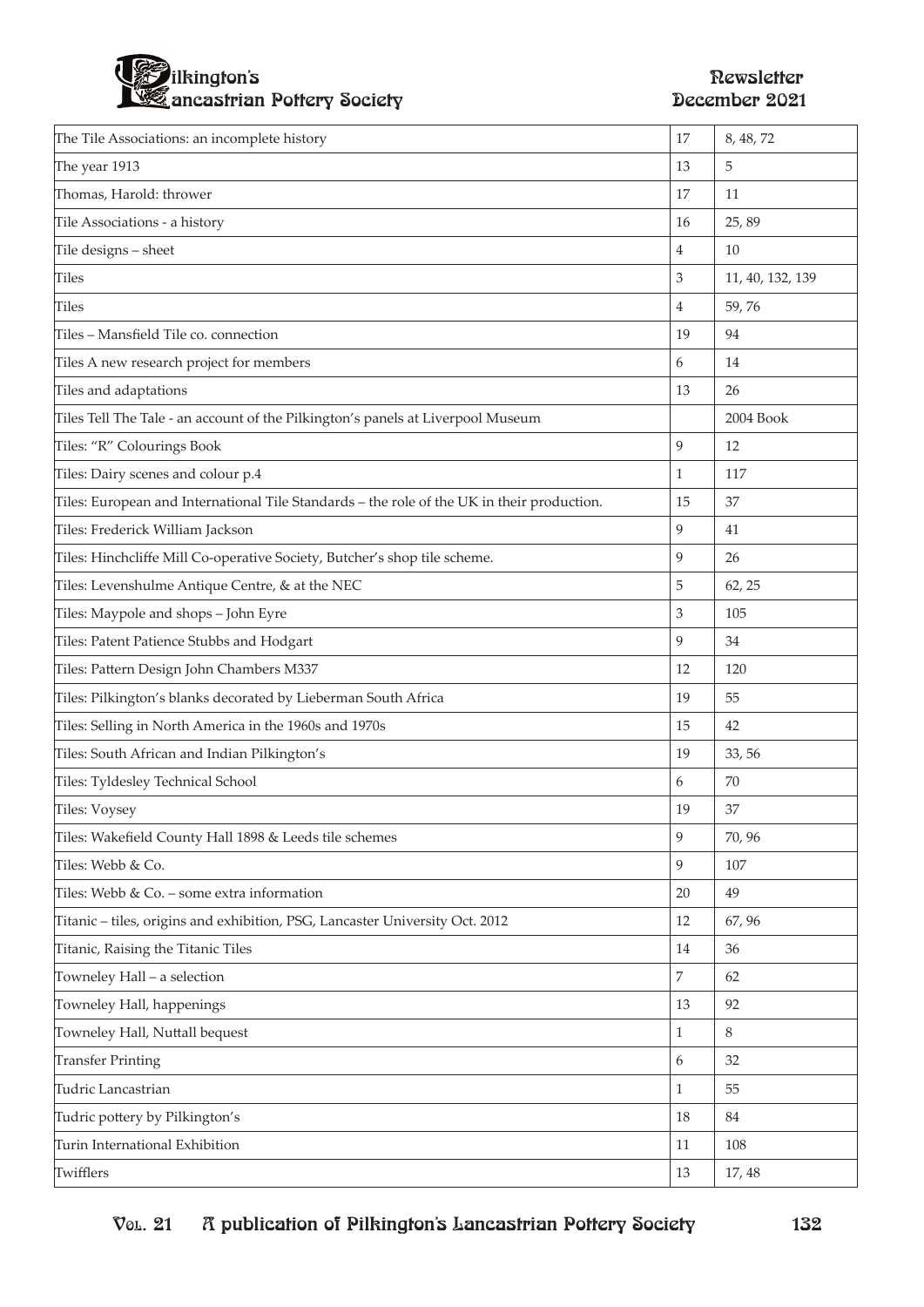

| V&A the new ceramic galleries                                                  | 9              | 117              |
|--------------------------------------------------------------------------------|----------------|------------------|
| V&A visits 1998                                                                | 1              | 45, 51           |
| Victoria Baths also the Pattern Book                                           | 3              | 135, 139         |
| Whitworth Art Gallery Manchester                                               | 7              | 111              |
| Why I joined the Society by Ursula Wardle                                      | 3              | 4                |
| Wiener Museum of Decorative art                                                | 21             | 4, 41, 83, 91    |
| Women, Roles and working conditions of - produced for the Bury Exhibition 2000 |                | (single booklet) |
| Wood, Edgar - & Member's article Ian Pringle                                   | $\overline{2}$ | 36, 104          |
| Wood, Edgar - Edgar Wood Centre Manchester                                     | $\overline{4}$ | 9                |
| Wooliscroft catalogue page                                                     | 7              | 54               |
| Woolley & Wallis August 2021                                                   | 21             | 89               |
| World War I - 1915                                                             | 15             | 9                |
| World War I and The First World War Period: The Men Who Went to War            | 14             | 91, 101          |
| Worsley – members' day June 1999                                               | 1              | 73               |
| Worsley - members' day September 2000                                          | $\overline{2}$ | 11               |
| Writing the newsletter                                                         | 11             | 130              |
| Yonnie, A., Colonial agent Australia                                           | 14             | 48               |

The main index will only include details of the past year's auctions. There is a separate index of fairs and auctions featured in the newsletters which will be issued every few years and the first one follows next.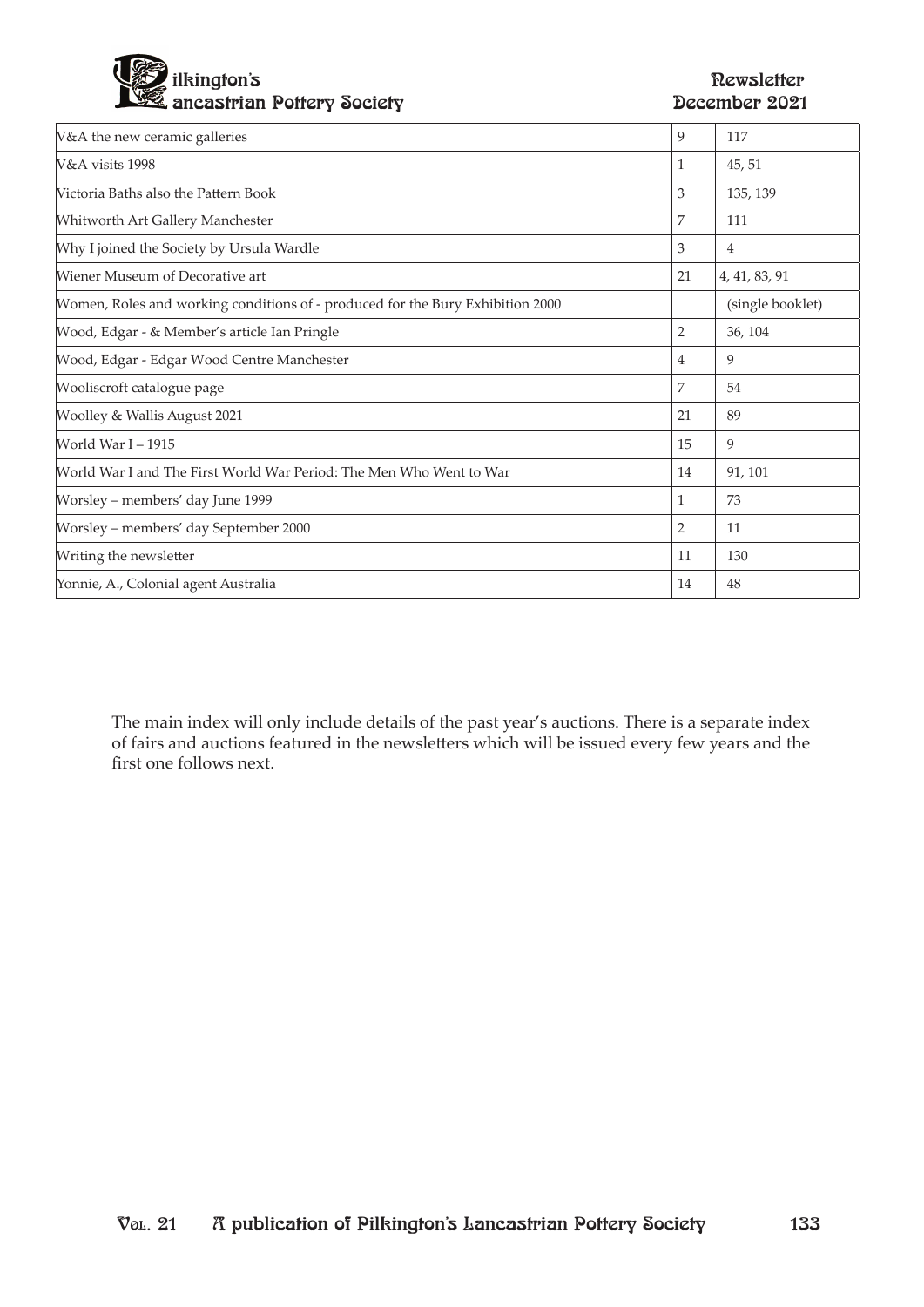

### **auctions and fairs vol. 1 - vol. 21**

| Adam Partridge February 2011 - 2 colour                           | 11             | 24         |
|-------------------------------------------------------------------|----------------|------------|
| Agate Bowl a giant price - 1 colour                               | 19             | 96         |
| Auction results misc. - 1 colour                                  | 7              | 35         |
| Auction results Sotheby's Harriman Judd 3, Christie's 2002        | 3              | 57         |
| Auctions - historic prices                                        | 15             | 12         |
| Auctions - historic prices 1972                                   | 14             | 85         |
| Auctions - old auction results Sotheby's 1980's                   | 16             | 36,70      |
| Bonhams Mar & Sept 2009 - 1 colour                                | 9              | 57, 117    |
| Bonhams 1999 - 1 colour                                           | $\mathbf{1}$   | 11, 20, 65 |
| Bonhams 2013 April - 1 colour, July - 1 colour                    | 13             | 64, 94     |
| Bonhams Apr 2015 & 7 Oct 2015 - 1 colour                          | 15             | 57,88      |
| Bonhams April & Oct 2014 - 2 colour                               | 14             | 57, 117    |
| Bonhams April & Oct 2012                                          | 12             | 60, 123    |
| Bonhams Chester August 2011, Knightsbridge Sept 2011              | 11             | 103, 134   |
| Bonhams Chester Dec 2008                                          | 8              | 101        |
| Bonhams Chester Feb 2002                                          | 3              | 5          |
| Bonhams Creffield Tile Collection Sept 2007                       | 7              | 107        |
| Bonhams Edinburgh May 2005 - 1 colour                             | 5              | 60         |
| Bonhams Feb 2003 - 2 colour                                       | 3              | 82         |
| Bonhams Mar 2010                                                  | 10             | 52         |
| Bonhams The Lambert Sale 22 Sept 2004                             | $\overline{4}$ | 85         |
| Capes Dunn 20 Jan 2015                                            | 15             | 19         |
| Capes Dunn Apr 2010                                               | 10             | 55         |
| Capes Dunn July 2021                                              | 21             | 114        |
| Capes Dunn Manchester April 2003                                  | 3              | 88         |
| Capes Dunn March 2011 - 1 colour                                  | 11             | 66         |
| Capes Dunn Manchester May 2001                                    | 3              | 6          |
| Capes Dunn Manchester May 2001                                    | 3              | 36         |
| Chester Art Deco Fair                                             | $\overline{2}$ | 57         |
| Christie's May 2000 - 1 colour                                    | 2              | 61         |
| Christie's September 2021                                         | 21             | 116        |
| Christie's 2002                                                   | 3              | 57         |
| Christie's Nov 2000 & Nov 2001 - 1 colour                         | $\overline{2}$ | 38, 102    |
| Cottees Poole April 2021                                          | 21             | 33         |
| Dreweatts & Bloomsbury, Paintings & Decorative Arts, October 2017 | 17             | 86         |
| Fairs                                                             | 5              | 87         |
| Fairs A day at the Yorkshire Showground                           | $\mathbf{1}$   | 111        |
| Fairs AD Antiques & NEC - 1 colour                                | $\overline{4}$ | 58         |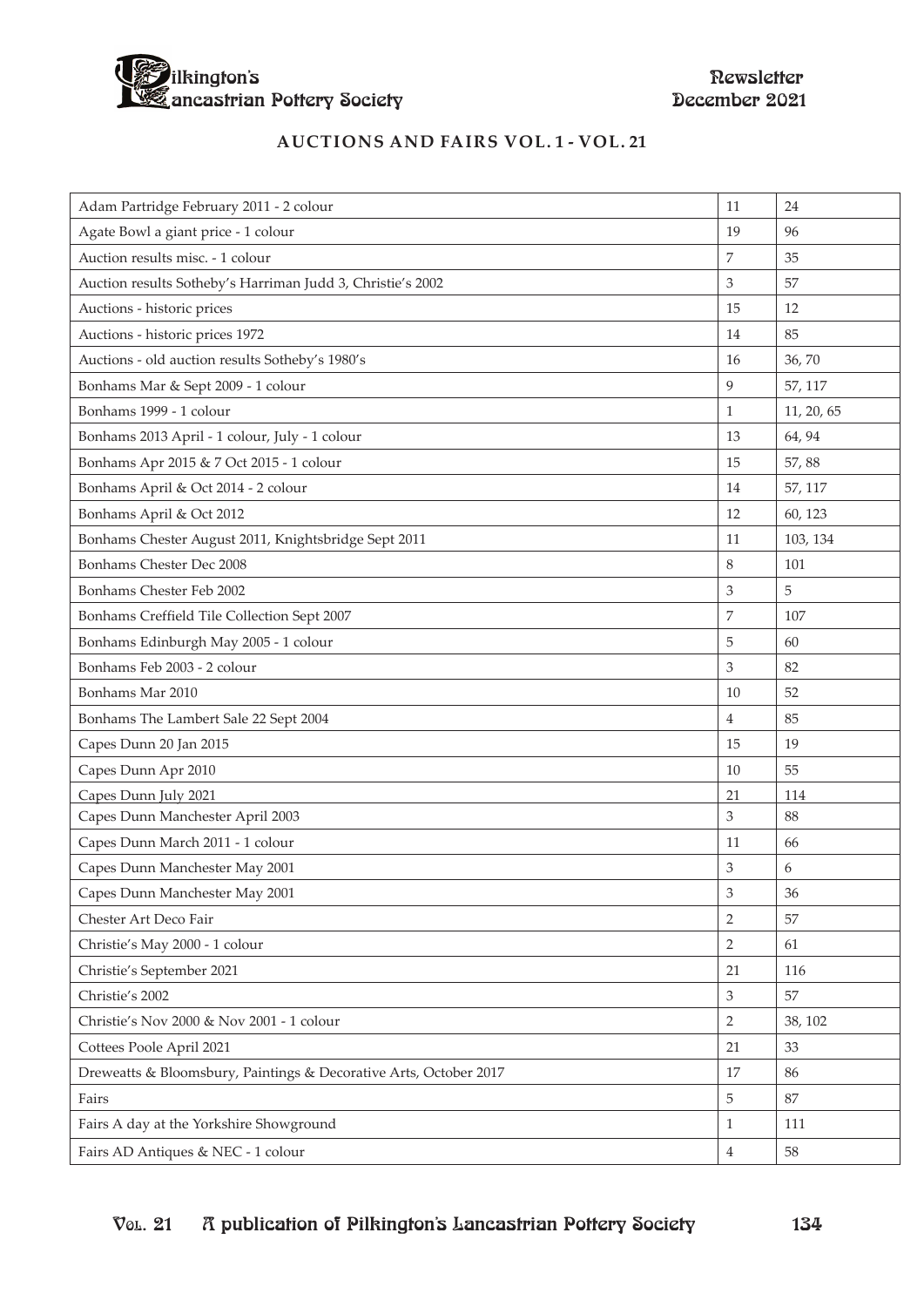

| Fairs and Shows                                                                  | 11             | 104               |
|----------------------------------------------------------------------------------|----------------|-------------------|
| Fairs Art Deco Speke Liverpool                                                   | 3              | 8                 |
| Fairs Bingley Hall Oct 2000 - 1 colour, Dec 2000, Jan 2001, June 2001 - 1 colour | $\overline{2}$ | 8, 42, 44, 82, 87 |
| Fairs Edinburgh Mammoth Fair 2008                                                | 8              | 25                |
| Fairs Edinburgh Mammoth Fair Mar & Sept 2006                                     | 6              | 54,75             |
| Fairs G Mex June 2001                                                            | $\overline{2}$ | 83                |
| Fairs Keddlestone Hall June 2003                                                 | 3              | 115               |
| Fairs NEC 2011                                                                   | 11             | 136               |
| Fairs NEC Apr 2001 - 1 colour, Aug 2001                                          | $\overline{2}$ | 58, 84            |
| Fairs NEC April 2003, Aug 2003, Nov 2003                                         | 3              | 90, 113, 147      |
| Fairs NEC April 2006                                                             | 6              | 56                |
| Fairs NEC April 2007 - 1 colour                                                  | 7              | 66                |
| Fairs NEC April 2008                                                             | 8              | 34                |
| Fairs NEC Aug & Dec 2002 - 1 colour                                              | 3              | 57, 59            |
| Fairs NEC July 2004                                                              | $\overline{4}$ | 55                |
| Fairs NEC March 2005                                                             | 5              | 57                |
| Fairs Newark 2006                                                                | 6              | 56                |
| Fairs Newark Feb 2002, Feb 2003                                                  | 3              | 7,79              |
| Fairs Newark Feb 2004, Aug 2004                                                  | $\overline{4}$ | 11,54             |
| Fairs Newark Oct 2000, Dec 2000, Apr 2001                                        | $\overline{2}$ | 7, 43, 67         |
| Fairs Portobello and Olympia                                                     | $\overline{2}$ | 55                |
| Fairs Reebok Stadium Bolton Jan 2002                                             | 3              | 9                 |
| Fairs Shepton Mallet & Malvern May 2005                                          | 5              | 59                |
| Fairs Shepton Mallet Sept 2004                                                   | $\overline{4}$ | 84                |
| Fairs Stafford Feb 2003                                                          | $\mathfrak 3$  | 81                |
| Fairs Wetherby                                                                   | $\overline{2}$ | 103               |
| Fieldings Decades of Design 15 October 2020                                      | 20             | 112               |
| Fieldings Oct 2012                                                               | 12             | 122               |
| Fieldings October 2021                                                           | 21             | 117               |
| Fieldings Tiles April 2015                                                       | 15             | 28                |
| Fieldings, Decades of Design and Clarice Cliff, March, October 2017              | 17             | 28, 84            |
| Franklin Browns, Edinburgh March 2021                                            | 21             | 57                |
| Gildings October 2021                                                            | 21             | 116               |
| Gorringes Apr 2007                                                               | $\overline{7}$ | 68                |
| Hanson's, Decorative Arts, October 2017 - 1 colour                               | 17             | 85                |
| Harriman Judd 2001                                                               | $20\,$         | 46                |
| Harriman Judd, Sotheby's New York Jan 2001 & Part II Oct 2001 - 4 colour         | $\overline{2}$ | 47, 99            |
| Important items at auction                                                       | 9              | 5                 |
| Internet 2004 - 1 colour                                                         | $\overline{4}$ | 12, 31, 53, 82    |
| Internet 2005                                                                    | 5              | 88                |
| Internet 2007                                                                    | $\overline{7}$ | 128               |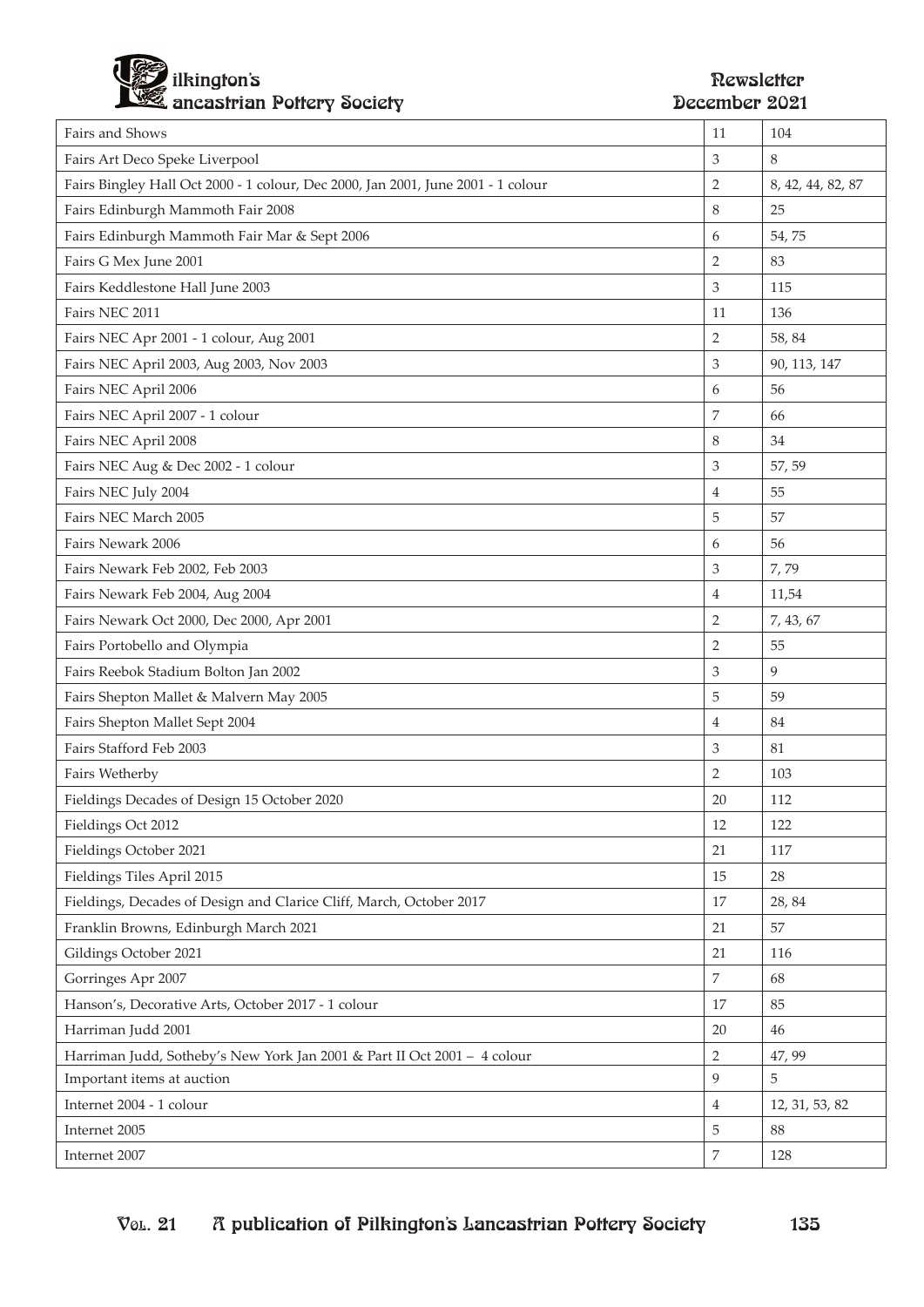

| Internet 2007                                                       | 7              | 35, 64, 128     |
|---------------------------------------------------------------------|----------------|-----------------|
| Internet 2008                                                       | 8              | 35, 100         |
| Internet 2009 - 1 colour                                            | 9              | 29, 58, 88      |
| Internet 2010                                                       | 10             | 34              |
| Internet 2011                                                       | 11             | 132             |
| Internet 2012                                                       | 12             | 34              |
| Internet 2013 - 3 colour                                            | 13             | 31, 63, 131     |
| Internet 2014 - 1 colour                                            | 14             | 58              |
| Internet 2015                                                       | 15             | 60              |
| Internet 2016                                                       | 16             | 53, 82, 113     |
| Internet 2020                                                       | 20             | 78              |
| Internet June 2006 - Tiles 1 colour                                 | 6              | 50, 51, 76      |
| Internet Vol 19 2019                                                | 19             | 95              |
| Kingham & Orme February, June 2017 - 1 colour                       | 17             | 26,58           |
| Kingham & Orme Lot 1292                                             | 19             | 100             |
| Kingham & Orme March 2019 and October 2019                          | 19             | 52, 97          |
| Kingham & Orme Nov 2017, May 2018 - 1 colour                        | 18             | 30, 62          |
| Kinghams April 2021                                                 | 21             | 58              |
| Kinghams June 2021 - The Personal Collection of Anthony J. Cross    | 21             | 63              |
| Kinghams October 2021                                               | 21             | 116             |
| Lyon & Turnbull 26 Oct 2016 - 2 colour                              | 16             | 110             |
| Lyon & Turnbull April 2019                                          | 19             | 53              |
| Lyon & Turnbull April 2021                                          | 21             | 59              |
| Lyon & Turnbull Nov 2003                                            | 3              | 146             |
| Lyon & Turnbull Nov. 2012                                           | 12             | 124             |
| Lyon & Turnbull Oct 2010                                            | 11             | 34              |
| Lyon & Turnbull Oct 2018 - The Contents of Kirkton House - 5 colour | 18             | 105             |
| Lyon & Turnbull October 21                                          | 21             | 118             |
| Lyon & Turnbull April - 1 colour, October 2017                      | 17             | 29,84           |
| Marshalls Apr 2013 - 1 colour                                       | 13             | 94              |
| Maxwells of Wilmslow                                                | 7              | 35              |
| Maxwells of Wilmslow Jan 2006 - 1 colour                            | 6              | 27              |
| Mellors & Kirk Nov 2010 (Pilkington's Tiles factory archive etc.)   | 11             | 22              |
| Misc - 1 colour                                                     | 18             | 112             |
| New York News Joyce Leopard vase                                    | 7              | 66              |
| Peter Wilson Apr 2009                                               | 9              | 60              |
| Phillips Ceramic Design Jan 2001                                    | $\overline{2}$ | 41              |
| Sotheby's Chester Joyce Sale Feb 1991                               | 3              | 128             |
| Sotheby's 1999 - A ramble round Sotheby's - 1 colour                | $\mathbf{1}$   | 88              |
| Sotheby's 3rd May - 2 colour, 24 May 2002 & Nov 2003 - 1 colour     | 3              | 6, 42, 111, 147 |
| Sotheby's Applied Arts May 2001 - 1 colour & Nov 2001               | $\overline{2}$ | 60, 101         |